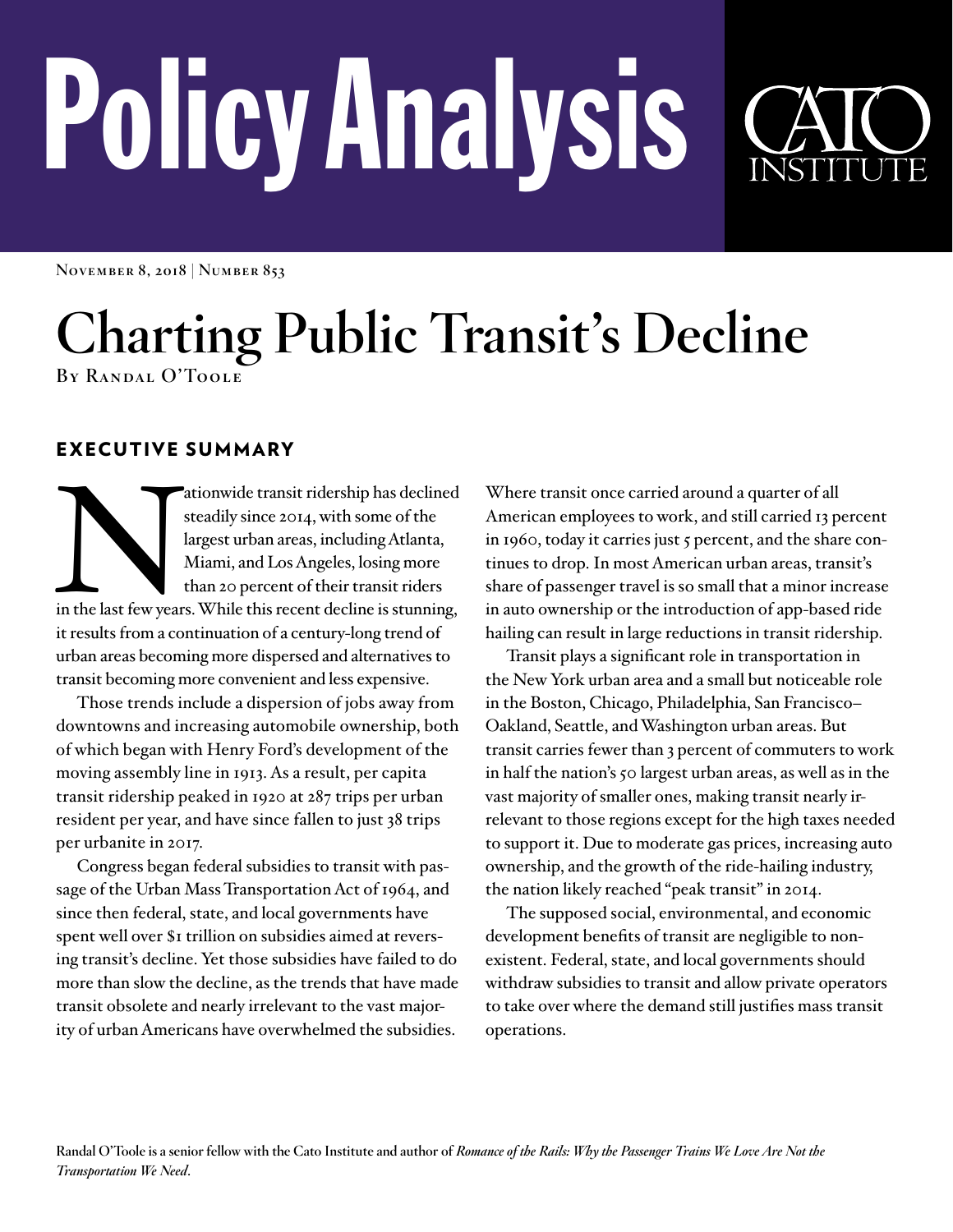$\mathbf{G}_{\text{Since } 2014,}$ **ridership has been steadily falling in almost every urban area despite a healthy economy."**

**2**

### INTRODUCTION

The federal, state, and local governments spend more than \$50 billion a year subsidizing public transit, yet transit ridership has declined in each of the last four years. The reasons for the subsidies are also declining, as the social, environmental, and economic benefits that transit supposedly provides are either fading away or were exaggerated in the first place. In a series of twelve charts, this paper explains the decline in ridership and its implications for the future.

### TRANSIT RIDERSHIP IS DECLINING

**Figure 1**

Nationwide transit ridership in the fiscal year ending in June 2018 was 2.7 percent less than in the year ending in June 2017 (the fiscal year for most transit agencies is from July 1 to June 30). This follows three years of steady losses in FY<sub>14</sub> through FY<sub>17</sub>, resulting in a 7.5 percent total decline between FY14 and FY18 (Figure 1).<sup>1</sup> Ridership is falling in big cities and small cities, in cities with decrepit transit infrastructure and cities with brand-new infrastructure, and it is falling for both rail and bus. The following charts should help clarify the past, present, and future of transit in the United States.

The 2008 financial crisis led nationwide transit ridership to fall through 2010, but it then recovered along with the economy for a few years. Since 2014, however, ridership has been steadily falling in almost every urban area despite a strengthening economy. Figure 1 shows that ridership is declining whether it is bus or rail and whether it is in large, medium, or small urban areas.<sup>2</sup>

No type of urban area is immune: the legacy rail regions with big downtowns—New York,

### **NI** Less than More than 1−5 Bus Rail 5 million million 1 million 0 −2 −2.60 −4 **Percent** −6 −7.20 −7.20  $. . . . . .$ −8 −10 −12 −12.20 −12.50

**Ridership decline by mode and urban area population between fiscal years (July to Figure 1** Ridership decline by mode and urban area population between fiscal years June) 2014 and 2018

Source: National Transit Database, "Monthly Module Adjusted Data Release," Federal Transit Administration, June 2018, [tinyurl.com/yatym9t7.](https://www.transit.dot.gov/ntd/data-product/monthly-module-adjusted-data-release)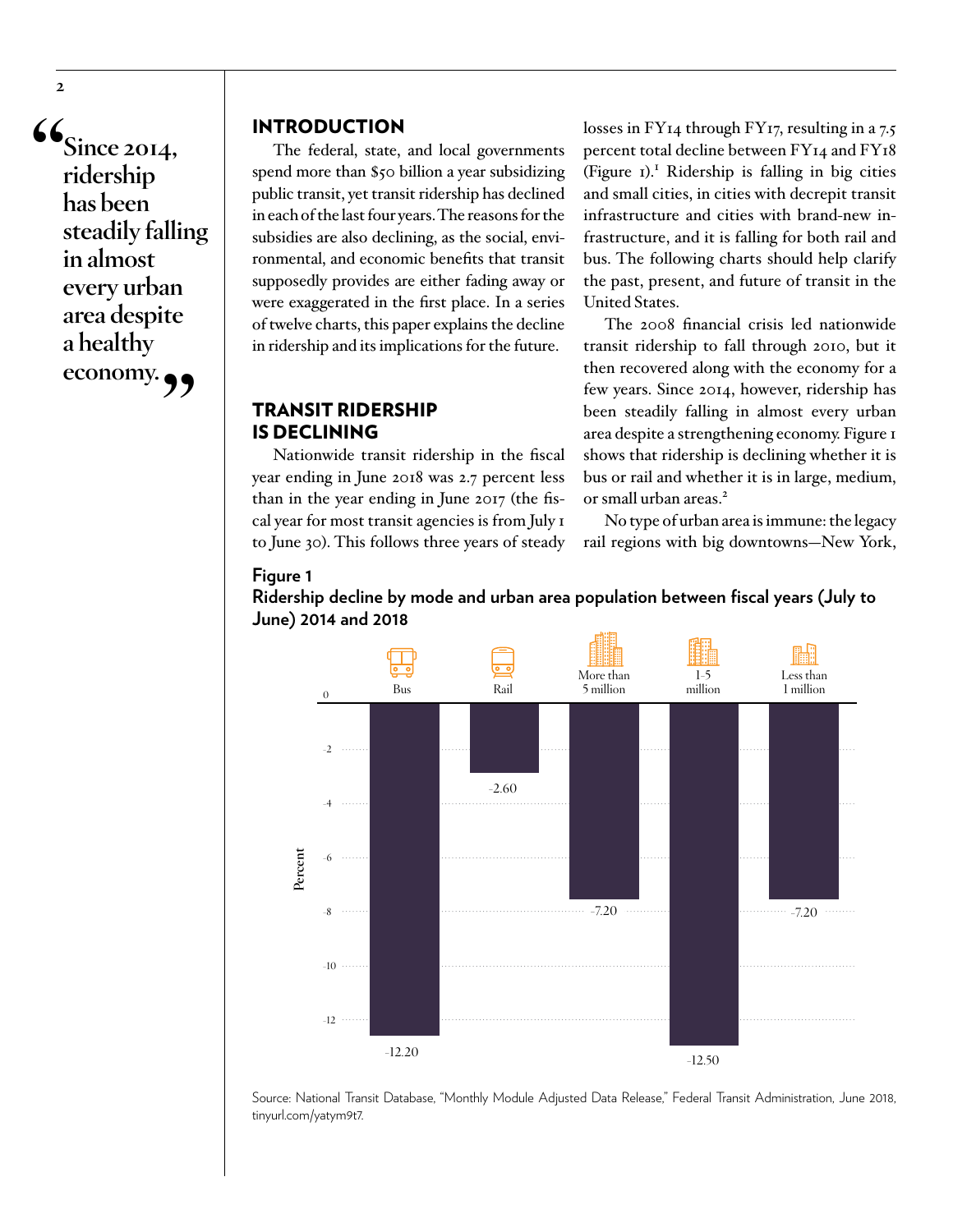Chicago, Philadelphia, Washington, Boston, and San Francisco–Oakland—saw ridership fall by 5.4 percent. The 24 urban areas that have introduced commuter, light, or heavy rail since 1975, ranging from Los Angeles to Buffalo, have seen ridership fall by 11.2 percent. The 18 largest urban areas that lack rail transit (or have no more than a tiny streetcar line) have seen bus ridership decline by 9.3 percent.3

### TRANSIT'S RECENT DECLINE IS NEARLY CATASTROPHIC IN SOME URBAN AREAS

**Figure 2**

A 7.5 percent drop in ridership between 2014 and 2018 may not sound catastrophic, but some urban areas have seen much larger declines. Transit agencies spent \$46.9 billion on operations in 2016 and paid for about a third of those operating costs, or \$15.8 billion, out of fare revenues.4 For budgeting purposes, agencies normally expect fares revenues to stay constant or increase, so large drops in ridership from their most recent peak can produce serious financial problems. If fares cover a third of operating costs, then a 30 percent decline means a 10 percent reduction in operating funds, which in turn forces agencies to either curtail existing transit service or raise fares, both of which will further reduce ridership.

Figure 2 shows that transit ridership in 31 of the nation's 50 largest urban areas has dropped

**"Some urban areas have seen ridership fall by 30 to 47**  percent.



Source: National Transit Database, "Monthly Module Adjusted Data Release," Federal Transit Administration, June 2018, [tinyurl.com/yatym9t7.](http://tinyurl.com/yatym9t7)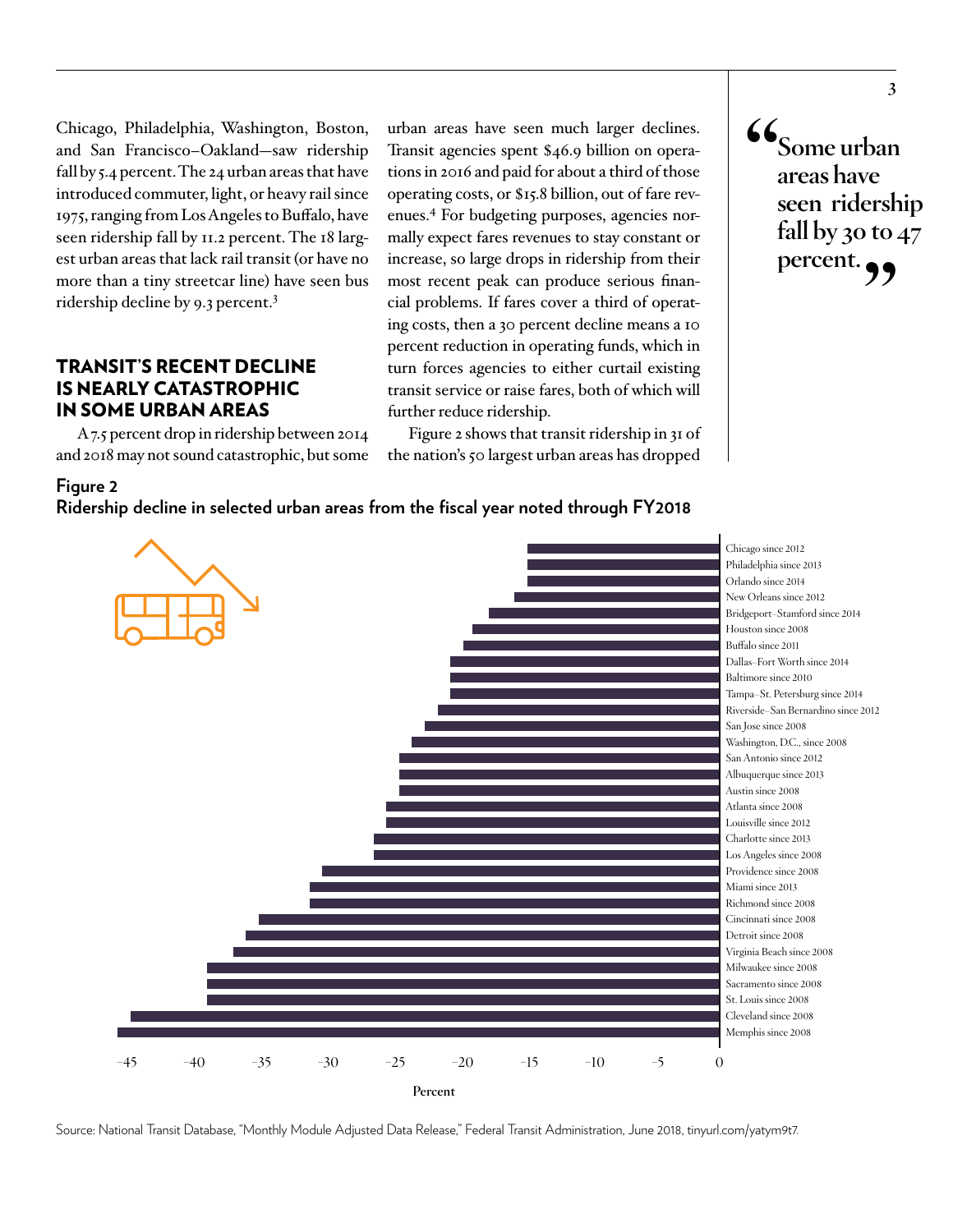**"Ride hailing alone may have been responsible for more than 90 percent of the reduction in transit ridership in 2017."**

15 percent or more since the year of highest ridership in each region in the last decade. Eleven of those regions have lost 30 to 47 percent of their riders.<sup>5</sup> The worst was Memphis, and a recent report prepared by noted transit expert Jarrett Walker for the city of Memphis observed, "Memphis is experiencing a slowmoving self-reinforcing decline in transit, which could be called a vicious cycle of declining ridership and service."<sup>6</sup>

"I call it the transit death spiral," says Darrell Johnson, the CEO at California's Orange County Transportation Authority. "It's a never-ending pattern, and pretty soon you're at a bare-bones service."7 Ridership declines of 27 percent in Los Angeles and 26 percent in Atlanta may not be quite as catastrophic as declines of 40 percent in Sacramento and St. Louis and more than 45 percent in Cleveland and Memphis, but they are still significant.

Moreover, while transit ridership has declined in the past, as it did between 1990 and 1995, it recovered due to high gas prices. Today, moderate gas prices are fueled by America's resurging oil industry, and when that resurgence is combined with deteriorating transit infrastructure and the growth of the ride-hailing industry, it appears that the most recent decline may be irreversible.

According to the Federal Transit Administration data, transit carried 255 million fewer riders in calendar year 2017 than in 2016.<sup>8</sup> Where did these riders go? A recent report estimates the number of trips carried by ride-hailing companies such as Uber and Lyft grew by 710 million in 2017. A survey of ridehailing customers found that a third of them would have otherwise taken transit. If true, ride hailing alone was responsible for more than 90 percent of the reduction in transit ridership between 2016 and 2017.<sup>9</sup>

Ride hailing will soon be even more competitive with transit. Waymo, General Motors, Ford, Uber, and other companies are in a race to put driverless ride-hailing services on the streets of American cities by 2021.<sup>10</sup> Driverless vehicles will cut the cost of ride hailing by at least half, taking even more customers away from transit. Driverless ride hailing's cost per passenger mile might be more than transit fares but is likely to be far less than the full cost of transit. Because most congestion is caused by slow human reflexes, autonomous vehicles are also expected to significantly reduce congestion.

This is not something transit agencies can adapt to by using driverless buses or partnering with driverless ride hailing in order to provide the "first and last mile" of a transit trip. Driverless ride hailing is likely to be an extinction-level event for most public transit outside New York City and a few other big cities that have large numbers of downtown jobs, which, as the next section will show, is the crucial element for transit's having even a modest effect on a region's transportation.

### TRANSIT REQUIRES HIGH DOWNTOWN JOB CONCENTRATIONS

A major reason for transit's decline has been the dispersion of jobs from concentrated job centers to distribution across the urban landscape. This dispersion has resulted in modern urban areas becoming increasingly ill-served by transit systems. Many people assume that transit ridership is heavily influenced by population density. But when comparing urban areas, residential densities have only a weak influence on per capita ridership or transit's share of commuting.

The Los Angeles urban area, for example, is more than twice as dense as the Seattle urban area, yet per capita transit ridership in Seattle is 30 percent greater than in Los Angeles. Among the nation's 100 largest urban areas, the correlation coefficient between the density of each Census Bureau–defined urbanized area and transit use in that area is about 0.4, where I is perfect and o is entirely random. It also takes a huge increase in density to achieve a small increase in per capita ridership or transit's share of commuting.<sup>11</sup>

Much more important to transit is the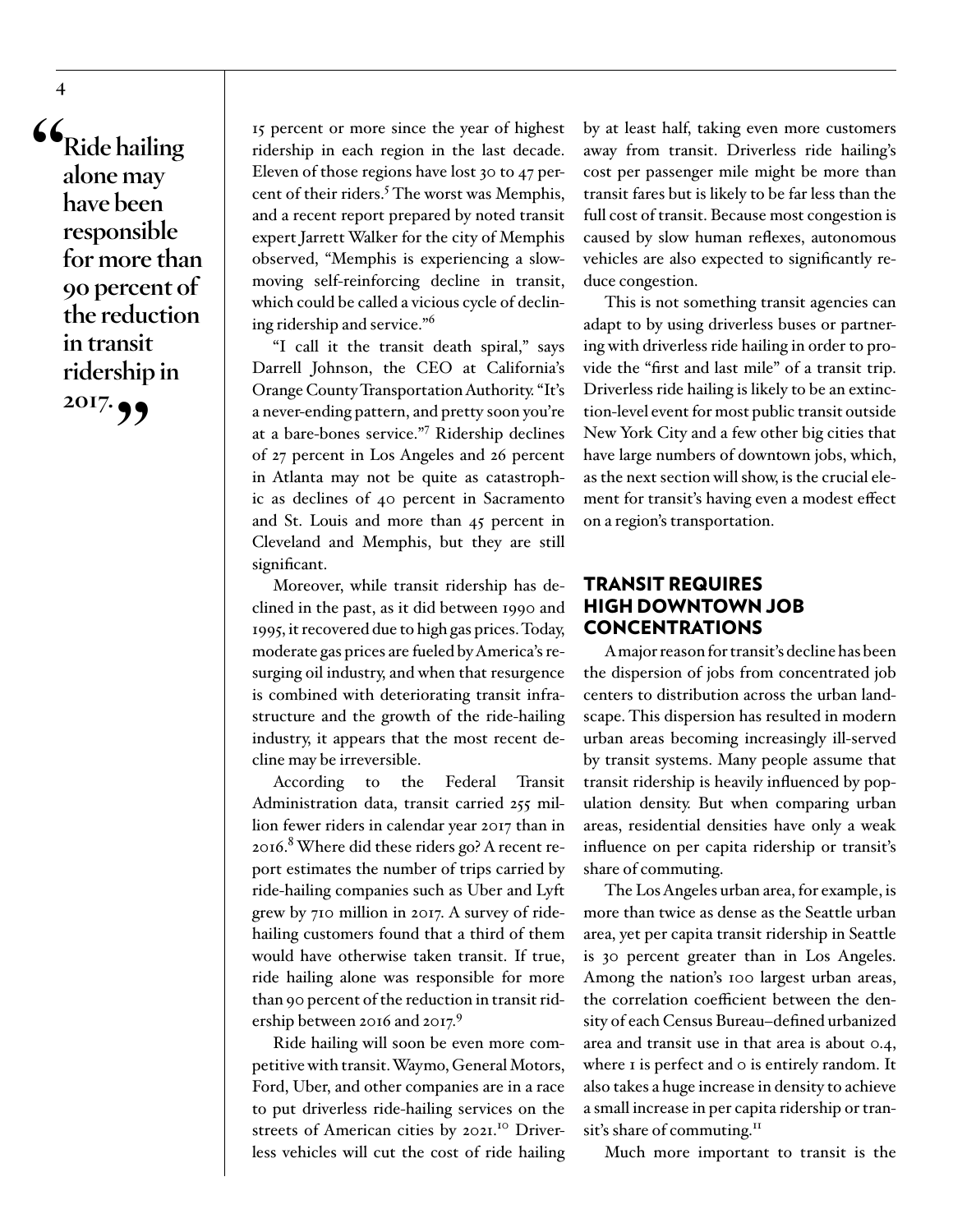concentration of downtown jobs. This is because most transit systems are still hub-andspoke systems centered on downtowns. A century ago, most urban jobs were in downtowns, and people walked or rode transit to those jobs from dense residential areas. Today, only about 7.5 percent of urban jobs are located in central city downtowns, and the most commuting occurs from low-density suburb to low-density suburb.

The dispersion of jobs began in 1913, when Henry Ford developed the moving assembly line. Before this, most urban work was in factories and most factories were in city centers. Moving assembly lines, however, required too much land to fit into downtowns and so factories moved to the suburbs. Later, the growth of the service economy dispersed jobs even more.

Transit ridership remains strongly correlated with the number of downtown jobs. Figure 3 shows the percentage of commuters who took transit and the number of downtown jobs in the 51 census-defined urban areas with populations between 1 million and 15 million in 2010. With a near-perfect correlation coefficient of 0.9, the relationship between downtown jobs and transit ridership is much stronger than that between population densities and transit. The only urban areas whose transit systems carried more than 10 percent of commuters had more than 240,000 downtown jobs.

New York data are not included in Figure 3 because, with nearly 2 million downtown jobs and 32.5 percent transit share, it is off the scale, but it is on the same trend line as the other urban areas considered. With this



### **Figure 3 Downtown jobs and transit's share of commuting for 51 urban areas in 2010**



Sources: Demographia Central Business Districts (downtown jobs); 2010 American Community Survey Table B08301 (percentage of transit commuters). Note: New York City is not included in data; it has nearly two million jobs in downtown and midtown Manhattan, and 33 percent of New York urban area commuters took transit to work in 2010, which keeps New York City on the trend line shown here but puts it well beyond the bounds of this chart.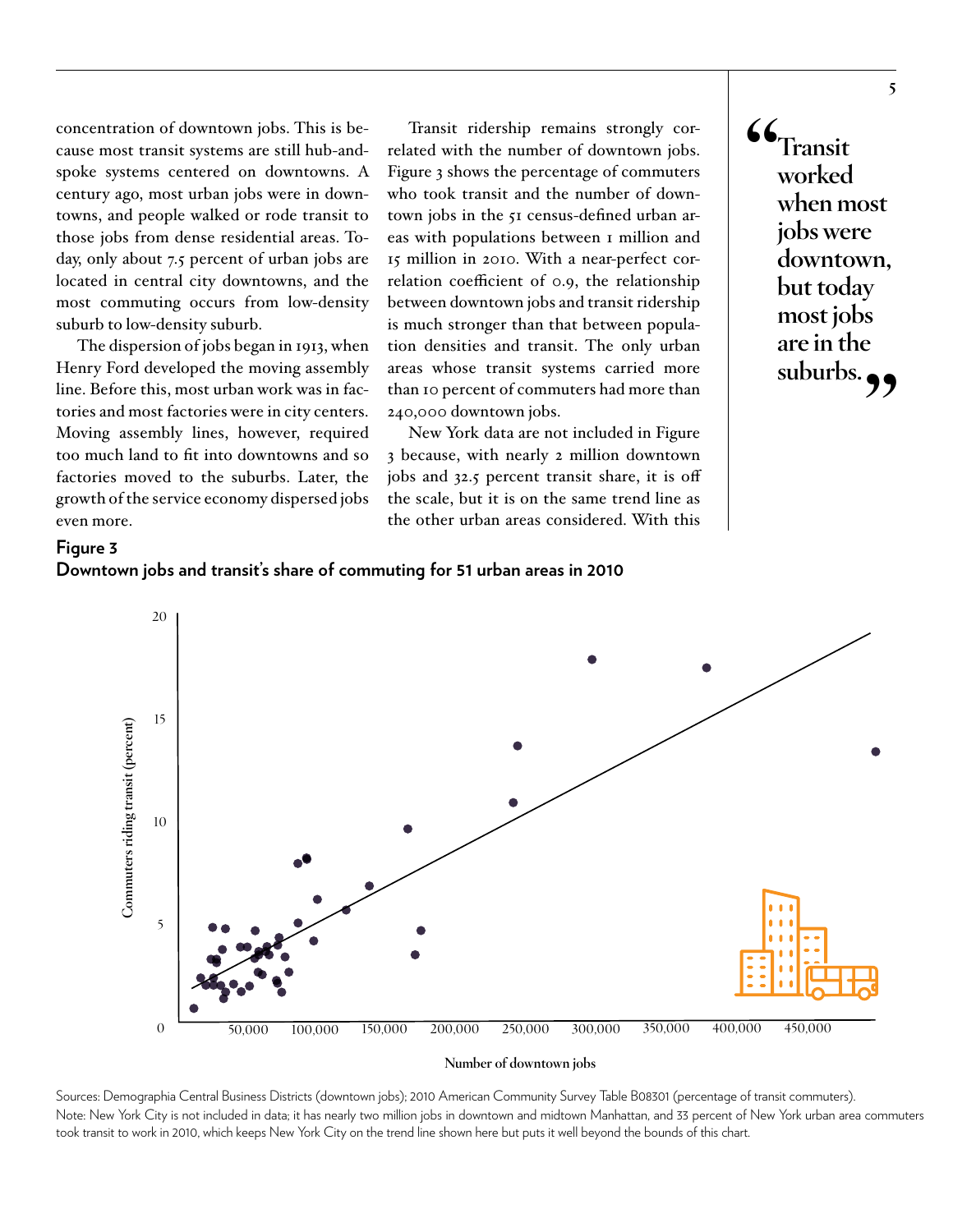**"The average speed of transit is 15 miles per hour while the average speed of urban driving is at least 27 miles**  per hour.

concentration of jobs, New York City may be the only place in America whose job and residential densities are too high to be served solely by driverless vehicles.

Seattle is the only major urban area in America that has experienced consistent growth of transit ridership since 2014, and this is mainly because it has steadily expanded its number of downtown jobs from about 216,000 in 2010 to 292,000 in 2017. Transit's share of commuters in the Seattle urban area exceeded 10 percent in 2013, which not coincidentally was the year the number of downtown jobs reached 240,000.<sup>12</sup> But few other cities have the capability of boosting the number of downtown jobs by this amount, and even if they did, the costs in terms of congestion, high real estate prices, and subsidies to downtown property owners would be prohibitive.

Houston recently restructured its bus routes from a hub-and-spoke system to a grid system. Implemented in 2015, Houston's redesigned bus system attracted a 4 percent increase in ridership by 2017. But this increase may only be temporary: ridership in fiscal year 2018 was 1.6 percent less than in  $2017$ <sup>13</sup> While faster than a hub-and-spoke system for suburb-to-suburb commuters, gridded bus routes remain slower and less convenient than driving.

### TRANSIT IS SLOW

A century ago, transit seemed fast when compared with the only alternative available to most American urbanites, which was walking. Today, transit—which is no faster than it was in 1918—is slow compared with the automobile. Automobiles, unlike transit, can also take people from door to door. The automobile's advantages have made transit increasingly obsolete.

According to the American Public Transportation Association, the average speed of transit in the United States is 15.3 miles per hour (Figure 4). While commuter trains and commuter buses average around 30 miles per hour, heavy rail (subways and elevated trains) averages just 20 miles per hour. Light rail is only 16, local buses 12, and streetcars move at a

thrilling 7.4 miles per hour.<sup>14</sup> Of course, these speeds do not include the time it takes for a rider to get to and from transit stops or stations.

By comparison, a 2009 study found that driving speeds in America's 50 largest cities average about 27 miles per hour, ranging from 18 in New York and San Francisco to more than 40 in Kansas City and Tulsa. These are the speeds in the central cities, not the entire urban areas, and suburban speeds tend to be faster. For example, while San Francisco averages 18 miles per hour, the average in San Jose is 28 and in Oakland is more than 32 miles per hour; similarly, Phoenix averages 28 miles per hour while suburban Mesa averages 32.<sup>15</sup> Thus, the average for urban areas as a whole is probably well over 30 miles per hour, and for suburb-to-suburb commuters, the dominant type today, speeds are probably even higher.

Because transit is so slow, the average commuter who travels by car takes 25 minutes to get to or from work, while commuters who travel by transit require 50 minutes. This disparity exists almost everywhere. In New York City, for example, transit riders take 46 percent more time to get to work than auto users. Only Manhattan is so congested that transit commutes take slightly less time than auto commutes.<sup>16</sup>

Transit's slow speeds are worsened by the fact that transit doesn't always go where people need to go. Most transit lines head to or from downtowns, so people taking transit from suburb to suburb often have to go well out of their way.

As a result, far more jobs are accessible by car than by transit. Research published by the University of Minnesota Center for Transportation Studies in 2015 found that, in the nation's largest metropolitan areas, the average resident could reach more than three times as many jobs in a 20-minute auto trip as a 60-minute transit trip. New York was the only region where the number of jobs within a 60-minute transit trip rivaled those within a 20-minute auto trip, and even there the number within a 30-minute auto trip was more than twice as many as within an hour-long

**6**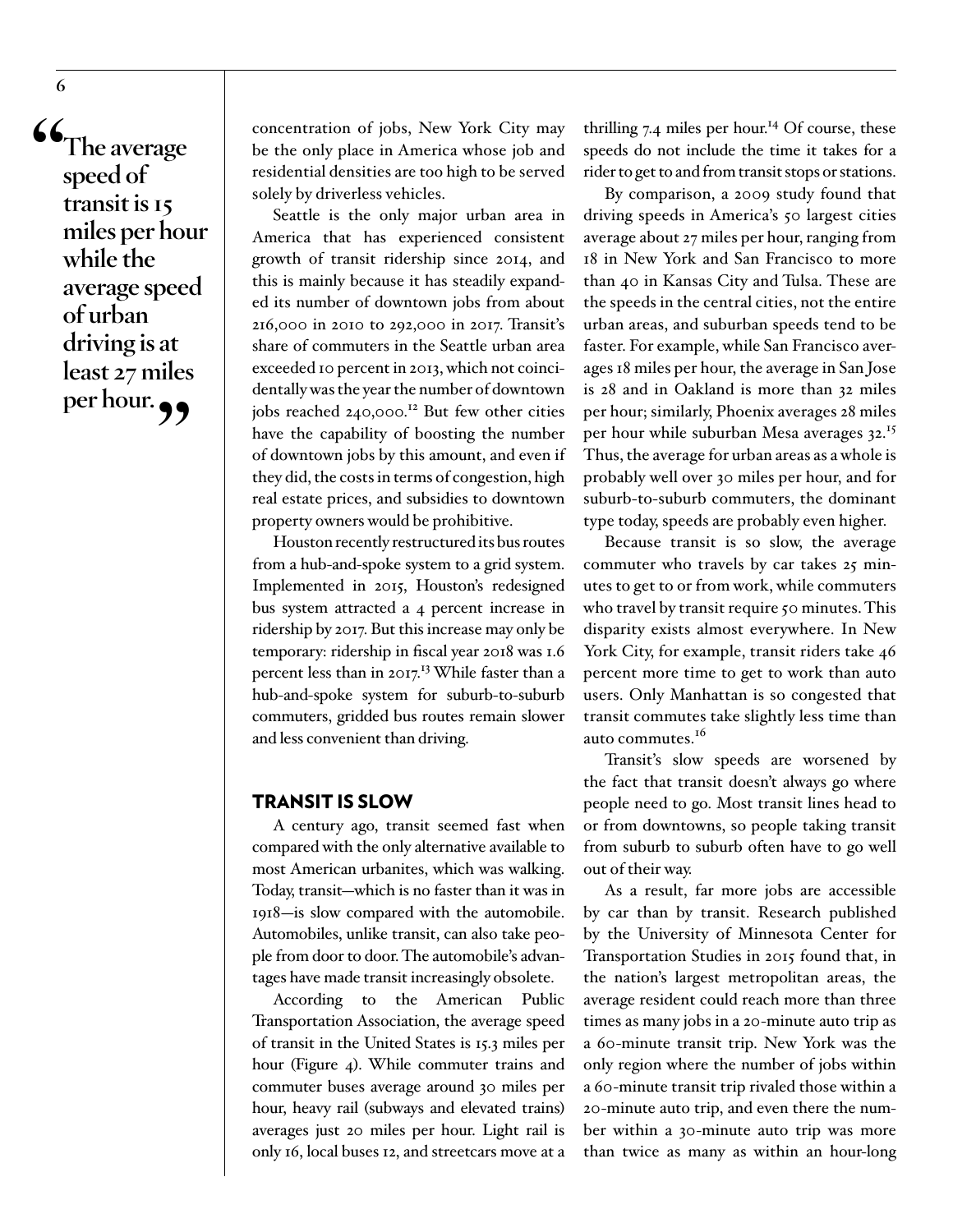# **Figure 4 Auto vs. transit average speeds, commute times, and access to jobs Figure 4** Auto vs. transit average speeds, commute times, and access to jobs



Sources: Calculations based on data from Infinite Monkey Corps (average automobile speed for 50 largest cities); National Transit Database, "Service" spreadsheet (average transit speed for 50 largest urban areas); and 2016 American Community Survey (average commute in minutes for 50 largest urban areas). Job accessibility is from Andrew Owen, Brendan Murphy, and David Levinson, *Access Across America: Auto 2015*, pp. 2 , 4, and 6.

Notes: If suburbs had been included, average automobile speeds would be higher. Job accessibility is for the 50 largest metropolitan areas minus Memphis, as transit data were unavailable for that region. The figure shows the percentage of a region's jobs accessible within 20 minutes by auto and 60 minutes by transit.

transit trip. $17$  For this reason, studies show that someone needing a job is far more likely to find and keep one if they have access to a car than if they have a free transit pass.<sup>18</sup>

### NEARLY EVERYONE HAS A CAR

Americans have responded to the automobile's advantages over transit by steadily increasing automobile ownership, leaving Americans increasingly disinclined to accept the slow speeds and inconvenience of transit. In 1960, Americans owned about 400 private motor vehicles per thousand people.<sup>19</sup> Today that number has more than doubled to well over 800 private motor vehicles per thousand people.20 In 1960, fewer than 3 percent of American households had three or more cars, while nearly 22 percent had no cars. Today it

is almost the reverse: 21 percent have three or more cars, but fewer than 9 percent have no cars (Figure  $5$ ).<sup>21</sup>

Making matters even more difficult for transit, about half the households with no cars also have no workers: only 4.3 percent of American workers live in households that have no cars. Moreover, more than 20 percent of workers in carless households nevertheless drive alone to work (probably in employer-supplied cars) while fewer than 42 percent take transit to work.<sup>22</sup> This suggests that transit doesn't even work for the majority of people with no cars.

The growth of vehicle ownership has slowed since 1980, but today there are so few people who don't have access to a car that even a small increase in vehicle ownership can have a big impact on transit. One California study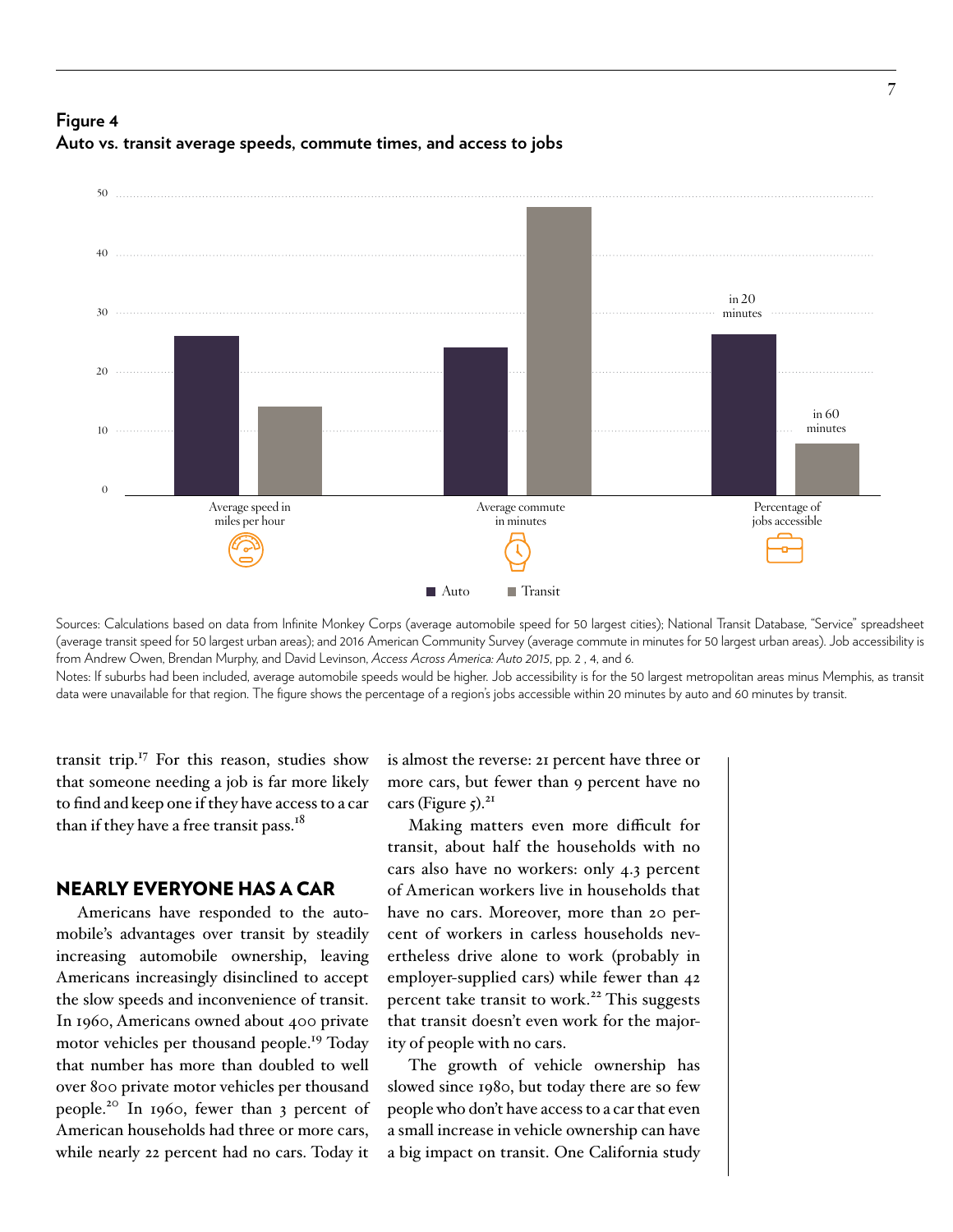



Source: Stacy Davis, Susan Williams, and Robert Boundy, Transportation Energy Data Book: Edition 36 (Oak Ridge: Department of Energy, 2017), Table 8.3, [tinyurl.com/](http://tinyurl.com/y7gxcyye) [y7gxcyye.](http://tinyurl.com/y7gxcyye)

concluded that "the most significant factor" in recent declines in transit ridership "was increased motor vehicle access, particularly among low-income households."23 While ride hailing has played a larger role in the last two or three years, increasing auto ownership has also been a factor.

### TRANSIT IS EXPENSIVE

Another factor contributing to transit's decline is its high cost. It costs far more to move a person one mile by transit than by automobile. In 2016, transit agencies spent \$46.9 billion on transit operations carrying 56.5 billion passenger miles, for an average of 83 cents per passenger mile.<sup>24</sup> They spent another \$19.4 billion, or 34 cents per passenger mile, on capital improvements and maintenance.<sup>25</sup> This produced fares of \$15.8 billion, or 28 cents per

passenger mile. That means the total cost of transit averaged \$1.17 per passenger mile, of which 89 cents was subsidized (Figure 6).<sup>26</sup>

By comparison, Americans spent slightly less than \$1.1 trillion buying, operating, repairing, and insuring automobiles in  $2016.<sup>27</sup>$ That expenditure allowed them to drive cars, motorcycles, and light trucks slightly more than 2.8 trillion miles.<sup>28</sup> The 2017 National Household Transportation Survey found that the average vehicle has 1.67 occupants (more for light trucks, fewer for cars and motorcycles), for a total of 4.8 trillion passenger miles.<sup>29</sup> This means Americans spent an average of 38 cents per vehicle mile, or 23 cents per passenger mile, on driving.

In 2015, the last year for which data are available, general funds (income, property, sales taxes) spent on highways totaled \$85.4 billion. This was partly offset by highway user

**8**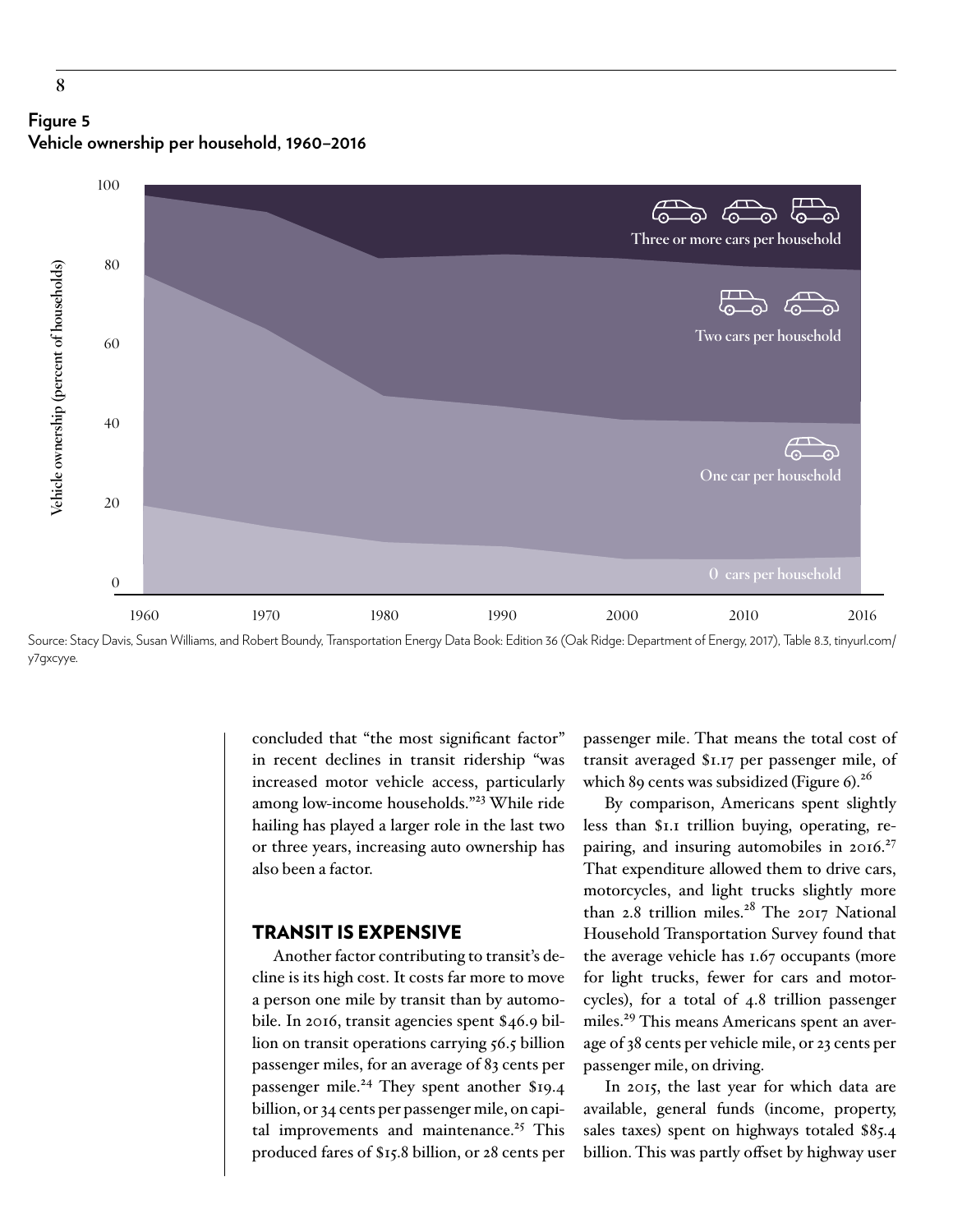



**"Transit costs per passenger mile are four times the cost of driving, and transit subsidies per passenger mile are more than 70 times highway**  subsidies.<sub>??</sub>

Sources: 2016 National Transit Database, "Fare, Operating Cost, Capital Cost, and Service" spreadsheets (transit fares and subsidies); U.S. Bureau of Economic Analysis, "National Income and Product Accounts," Table 2.5.5 (auto user expenses); "2016 Highway Statistics," Table VM-1 (auto miles driven); "2017 National Household Travel Survey" (average auto occupancies); "2015 Highway Statistics," Table HF-10 (highway subsidies).

fees (gas taxes, tolls, vehicle registration fees) diverted to transit and other non-highway purposes, which totaled to \$26.3 billion, for net subsidies of \$59.1 billion.<sup>30</sup> At 4.8 trillion passenger miles, that works out to slightly more than a penny in subsidies per passenger mile.

Per passenger mile, transit costs more than four times as much as driving, and transit subsidies are more than 70 times as large as highway subsidies. In fact, the disparity in subsidies is even greater given that highways also move more than two trillion ton-miles of freight per year, against which some of these subsidies should be charged, while transit moves essentially none.<sup>31</sup>

Not only are the average user costs for driving (23 cents per passenger mile) lower than for transit (28 cents per passenger mile) but people

can easily reduce the cost of driving further by buying used cars, driving more than the average number of miles per year, driving with one or more passengers, and through other means. Once someone owns a car, the perceived or marginal cost of driving any particular trip is even lower, typically around 15 cents per vehicle mile—less than 10 cents per passenger mile at average occupancies. This puts transit at an even more serious disadvantage.

### ABOUT HALF THE COST OF TRANSIT IS BECAUSE IT IS GOVERNMENT-RUN

Public ownership of transit has significantly increased the cost of transit, creating another disadvantage for the transit industry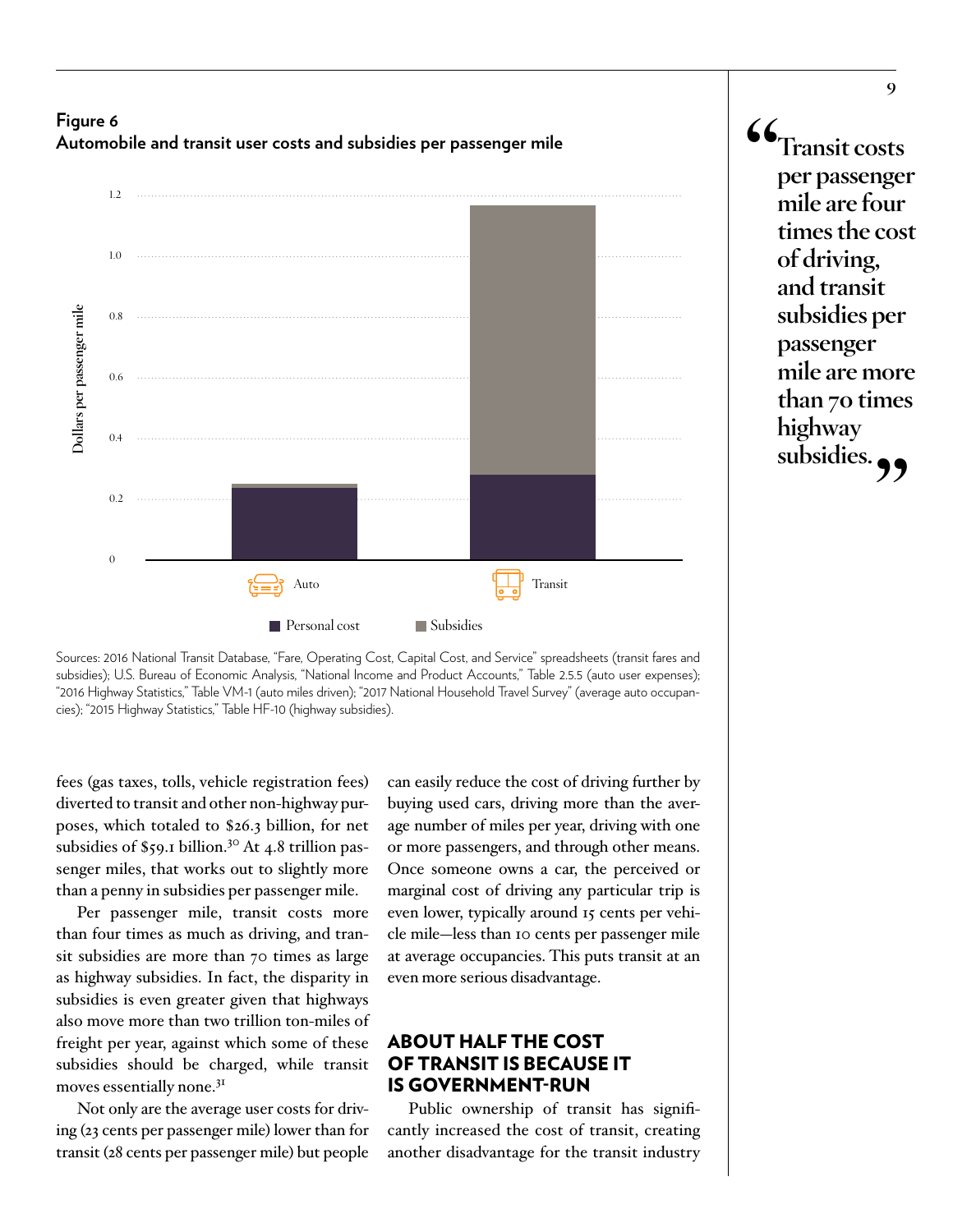**"Government takeover of transit was followed by a 54 percent decline in worker pro**ductivity.

relative to other modes of travel. Before 1964, transit systems in most American cities were private and profitable, albeit declining. In 1964, Congress gave cities and states incentives to take over transit systems, and within a decade nearly all had been municipalized.32

Municipalization was followed by a staggering decline in transit productivity. In the decade before 1964, transit systems carried an average of about 59,000 riders per operating employee. This plunged after 1964 and today averages fewer than 27,000 riders per employee (Figure  $7$ ).<sup>33</sup> It is doubtful that any American industry has suffered a 54 percent decline in worker productivity over 30 years unless it was another industry taken over by the government and inflicted with all the inefficiencies associated with government control and management.

Transit productivity declined by just about every other measure as well. For example, from 1970 to 2015, while total ridership grew at 0.8

percent per year and inflation-adjusted fare revenues grew at 1.6 percent per year, operating costs grew at 3.5 percent per year. Since 1988, the earliest year for which data are available, capital costs have grown at 4 percent per year.<sup>34</sup> Each additional dollar spent on transit returned less and less in terms of either revenues or riders.

### SINCE 1970, SUBSIDIES HAVE EXCEEDED \$1.3 TRILLION

Government subsidies to transit have grown to truly gargantuan levels. After adjusting for inflation, transit industry operating subsidies grew from \$1.7 billion in 1970 to more than \$31 billion in 2016 (Figure 8).35 Data on capital funding (including capital replacement costs) are not available before 1988, but since then capital funding has grown from about \$7 billion to \$20 billion a year.<sup>36</sup> That brings total subsidies to more than \$50 billion a year, or an average of more than \$150 a year for every





Source: *2017 Public Transportation Fact Book* (Washington: American Public Transportation Association, 2018), Appendix A, Tables 1, 19, [tinyurl.com/y7qjpexo.](https://www.apta.com/resources/statistics/Documents/FactBook/2017-APTA-Fact-Book.pdf)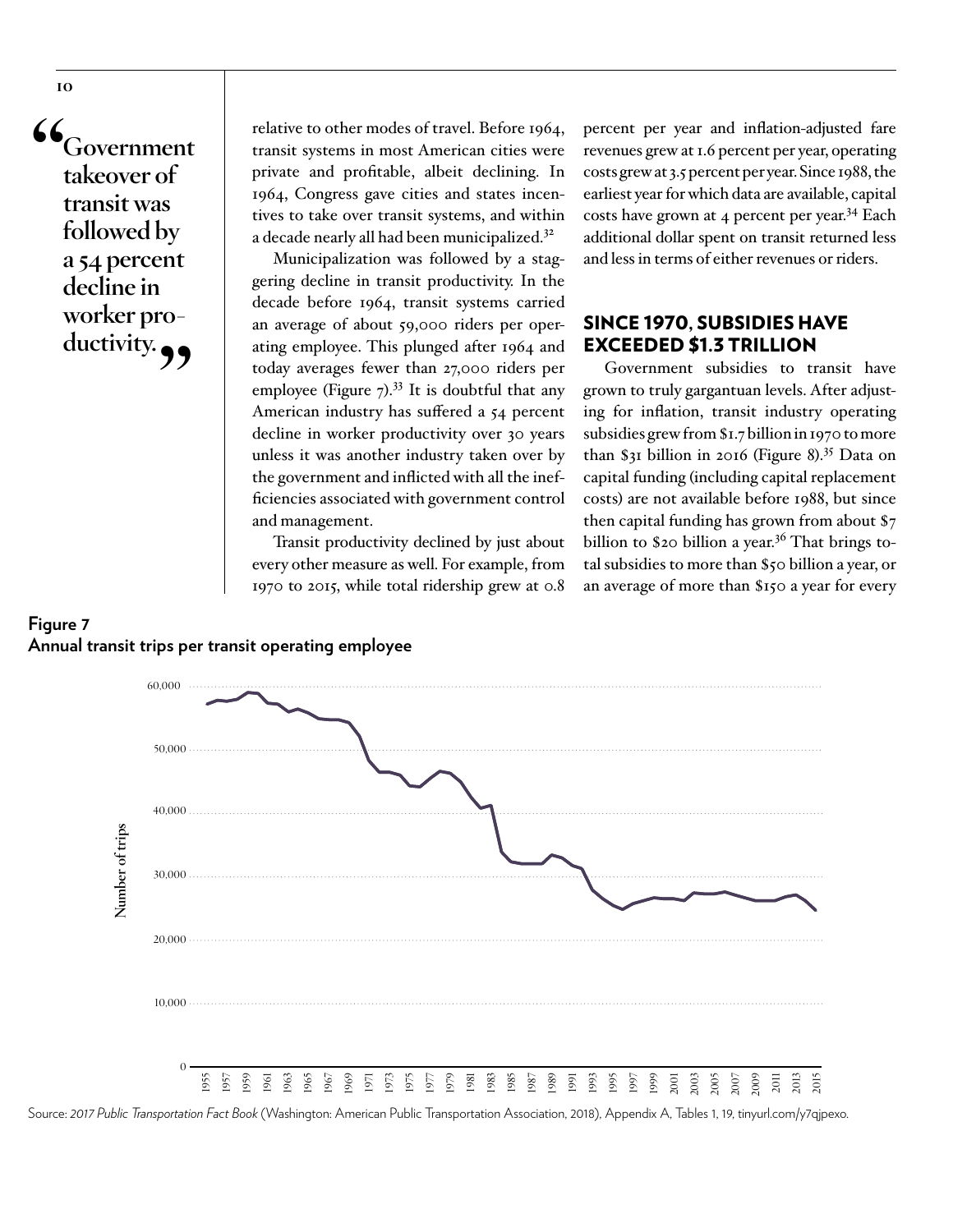resident of the United States, even though the vast majority rarely, if ever, use transit.

Capital replacement spending should actually have been more, given that the transit industry had close to a [\\$90 billion maintenance](https://www.fhwa.dot.gov/policy/2015cpr/pdfs/2015cpr.pdf)  [backlog](https://www.fhwa.dot.gov/policy/2015cpr/pdfs/2015cpr.pdf) in 2012 (\$100 billion in today's dollars), most of which is attributable to older rail transit systems.37 The backlog is probably even greater today because most transit agencies with legacy rail systems are spending less than is needed to keep their infrastructure and vehicles in even their current state of poor repair.<sup>38</sup>

The sum total of the subsidies shown in Figure 8 is \$1.2 trillion. Adding 2017 and 2018 subsidies of \$50 billion per year plus capital subsidies before 1988 would increase the total to well above \$1.3 trillion. With subsidies covering 75 percent of costs and averaging nearly \$5 per passenger trip, transit is one of the most heavily subsidized consumer-based industries in the country.

A major problem with transit agencies'

50

**Figure 8**

dependence on subsidies is that such dependence makes them more beholden to politicians and their backers than to transit riders. Agencies become willing and eager to approve cushy union contracts and gold-plated infrastructure projects that do little to improve local or regional transportation. Meanwhile, politicians neglect the maintenance of existing systems, leading to the frequent breakdowns that have recently been experienced in New York, Washington, and other cities with older rail systems.

### GROWING SUBSIDIES HAVEN'T BOOSTED TRANSIT RIDERSHIP

Despite increasing subsidies, transit's importance to urban Americans has steadily declined, as measured by the number of trips taken by the average urban resident each year (Figure 9). In 1920, transit carried the average urban resident on 287 trips per year. By 1960, **"Annual transit subsidies average more than \$150 per resident even though most people rarely, if ever, use transit."**

2016

**Operating and capital subsidies to transit from 1970 through 2016 Figure 8** Operating and capital subsidies to transit from 1970 through 2016



Source: American Public Transportation Association.

Note: Data on operating costs, fares, and capital funding adjusted for inflation using gross national product price deflators published by the U.S. Bureau of Economic Analysis. National Transit Database data used for 2016. Operating subsidies equal operating costs minus fares.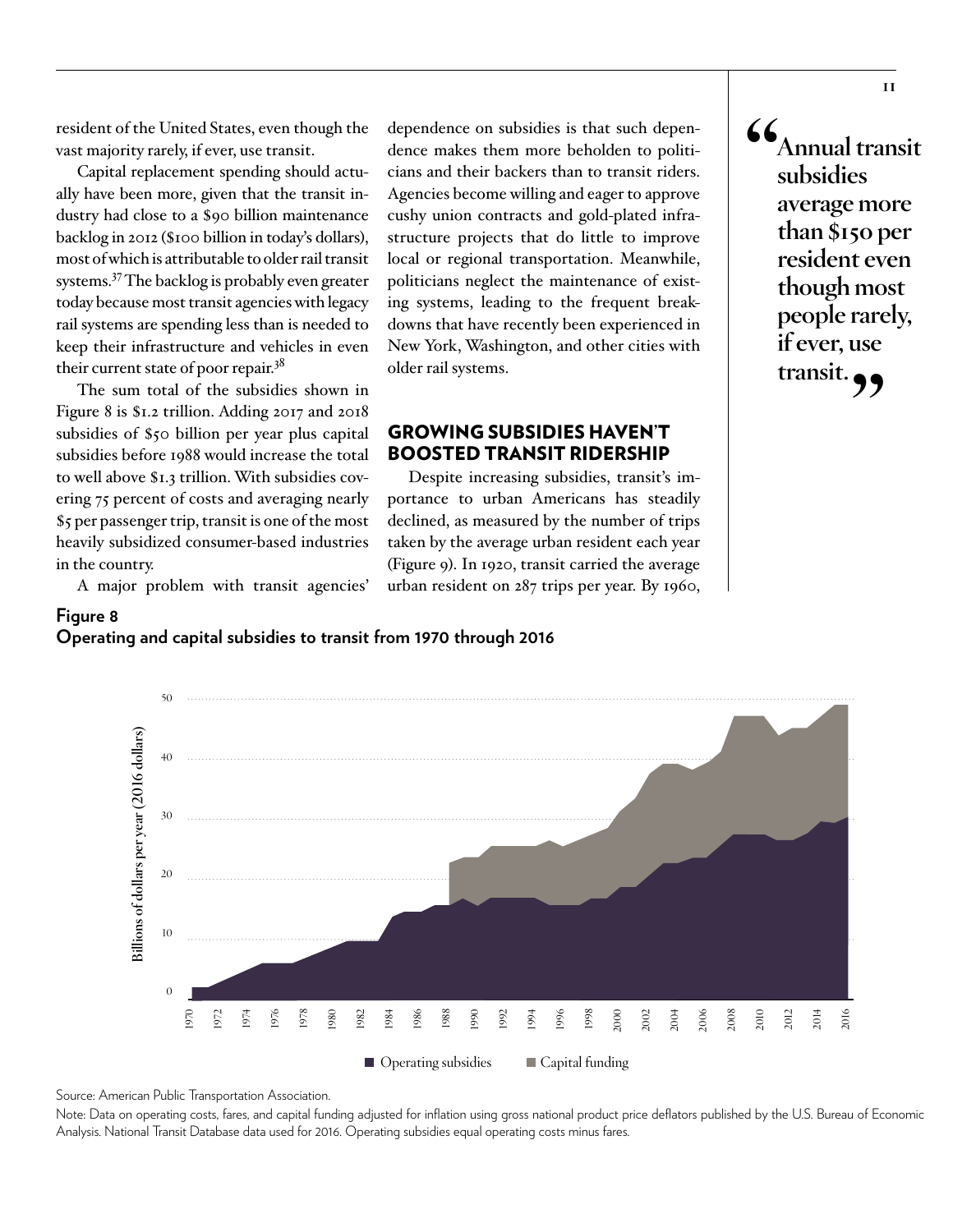**"Tens of billions of dollars in annual transit subsidies have done little more than slow transit's**  decline.

this had dropped to 75 trips per year. After falling further to 49 trips in 1970, trips per year continued an overall downward trend but with periodic ups and downs caused by fluctuations in gasoline prices.39

In the last two decades, transit trips per urban resident reached a high of 44 in 2008 but then declined to 38 in 2017 and are on track to be even lower in 2018. At best, the tens of billions of dollars of annual subsidies to transit have slowed the decline in ridership. But merely slowing the decline in transit ridership does nothing to relieve traffic congestion, clean the air, or produce any of the other benefits often claimed for transit.

### TRANSIT IS INCREASINGLY USED BY HIGH-INCOME PEOPLE

Supposedly, one of the social benefits of transit is that it provides mobility to lowincome people who don't have access to

automobiles. But as formerly transit-dependent people have gained access to cars, transit agencies have shifted to try to attract "choice riders," that is, people who can afford to own cars but might find transit a useful alternative. The result is that the average income of transit commuters has increased faster than the average income of all American workers.

The 2010 Census found that people who earned \$75,000 or more per year were more likely to ride transit than any other income class. Although only 14 percent of American workers earned more than \$75,000 a year, they made up 18 percent of transit commuters. The average income of transit commuters was about 9 percent more than the average income of all American workers.40

By 2016, the number of Americans earning less than \$15,000 a year had fallen, but the share of people in that income class who rode transit to work fell even more. Transit's main growth was in the \$50,000 and higher income



Source: American Public Transportation Association (transit trips); decennial census (urban population from 1960 through 2000), interpolated for years between censuses; and American Community Survey (urban population from 2005 through 2016). Note: Urban population is estimated for 2017 based on total population estimate and assuming the same percentage of the population was urban as in 2016.

## **Figure 9 Annual transit trips per urban resident Figure 9** Annual transit trips per urban resident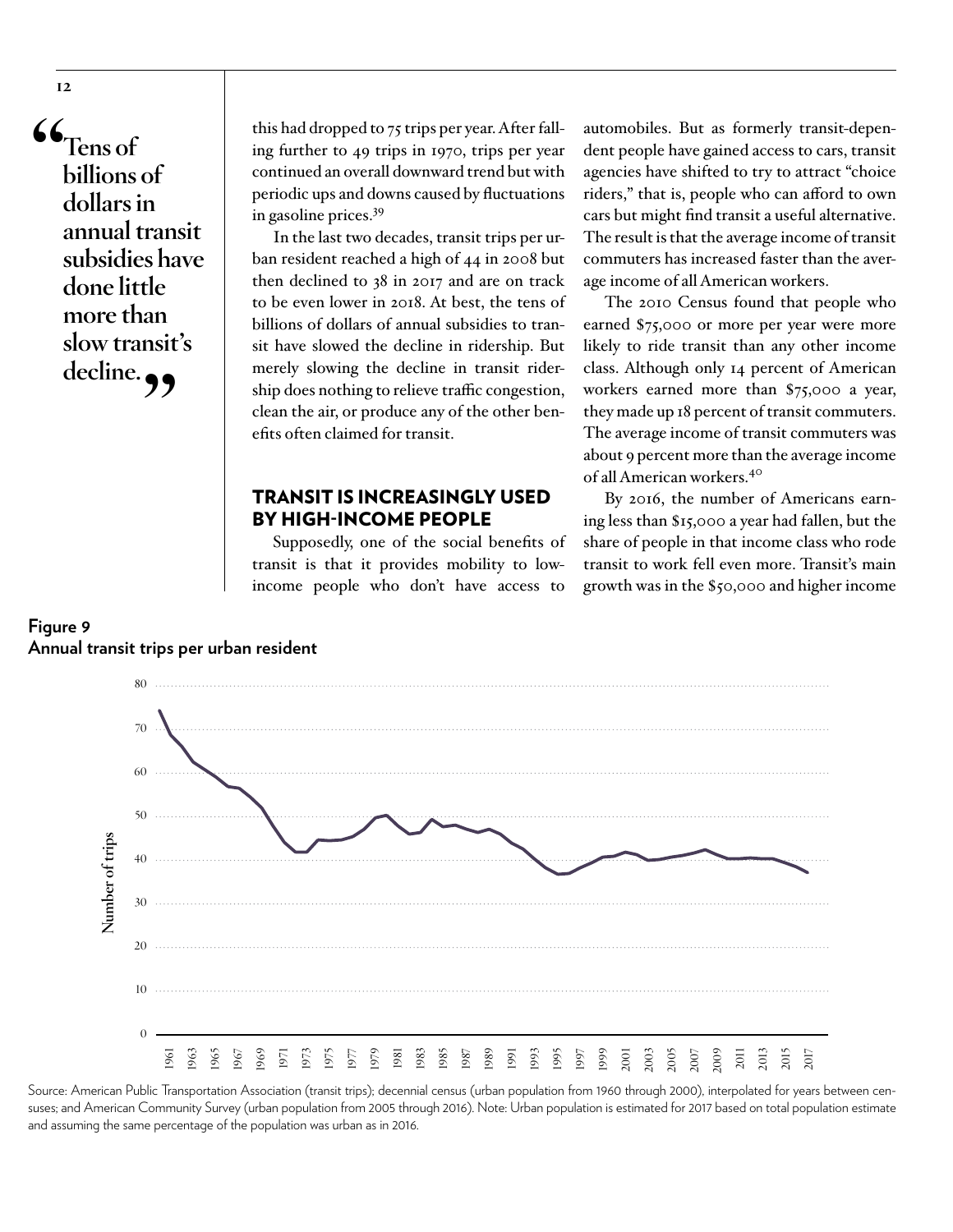classes, especially \$75,000 and higher (Figure 10). While the total share of workers who earned \$75,000 and more had grown from 14 to 18 percent, they made up 24 percent of transit commuters. This compares with the 22 percent who earned under \$15,000 a year. The average income of transit commuters had grown to nearly 12 percent more than the average income of all American workers.<sup>41</sup>

As of 2017, both the median and average incomes of transit commuters are greater than the national median/average. This naturally leads to the question of why taxpayers are spending \$50 billion a year subsidizing transit when more than half of all transit commuters earn more than the nation's median income and a quarter earn more than \$75,000 a year. The usual answers are that transit is more environmentally sound than driving and that transit boosts economic development. But these claims are also questionable.

### TRANSIT ISN'T GREEN

Transit was significantly greener than driving in 1970, when Americans drove gas

guzzlers and automobile pollution controls didn't exist. Today, outside New York City and a handful of other urban areas, transit is environmentally no better—and often much worse—than driving.

Riding transit in the New York urban area uses significantly less energy than driving a car: about 2,300 British thermal units per passenger mile vs. 3,000 in the average car.<sup>42</sup> The same is true in only a few other urban areas, notably San Francisco–Oakland, Portland, and Honolulu. Nearly everywhere else, transit uses more energy and emits more greenhouse gases per passenger mile than driving, even for light trucks such as pick-ups and sport utility vehicles.

Because New York transit carries about 40 percent of the nation's transit riders, it makes transit's nationwide average energy consumption roughly equal to automobiles (Figure 11). But this hides the fact that almost everywhere else transit uses more energy and emits more greenhouse gases than driving.

Transit in Washington, D.C., for example, uses 4,100 British thermal units per passenger mile; Los Angeles more than 4,200; Phoenix more than 5,000; and Dallas–Ft. Worth **"The fastest growth in transit ridership is among people who earn more than \$75,000 a year."**



**Growth in transit commuting by income class, 2010–2016 Figure 10** Growth in transit commuting by income class, 2010–2016



**Income, thousands of dollars**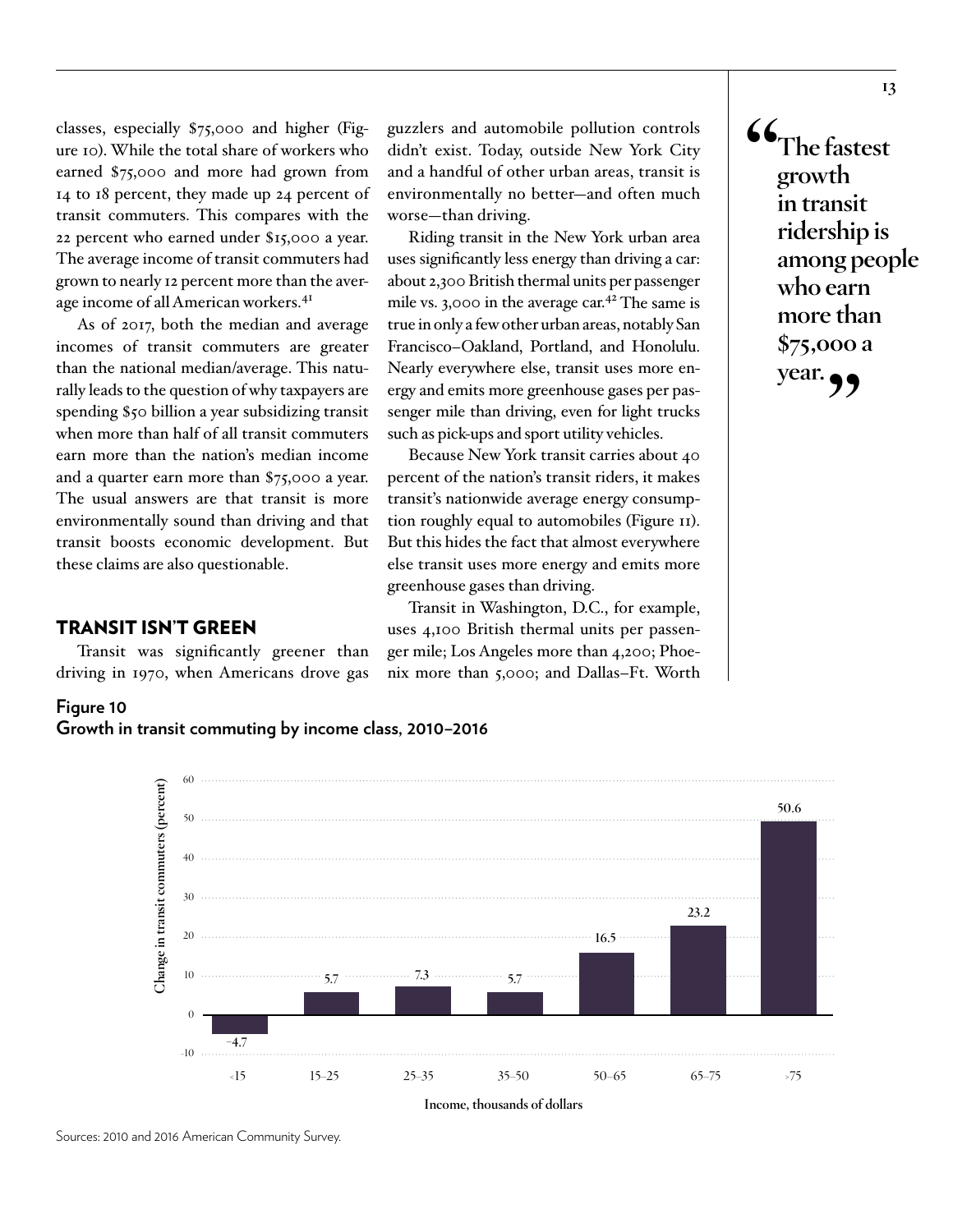**"In all but four urban areas, transit uses more energy and emits more greenhouse gases per passenger mile than driving."**

**Figure 11 Transit vs. automobiles and the environment Figure 11** Transit vs. automobiles and the environment



 $\Box$  BTUs per passenger mile  $\Box$  Grams of carbon dioxide (CO2) per passenger mile

Sources: Stacy Davis, Susan Williams, and Robert Boundy, *Transportation Energy Data Book: Edition 36* (Oak Ridge: Department of Energy, 2017), Table 8.3, [tinyurl.com/y7gxcyye](https://cta.ornl.gov/data/tedbfiles/Edition36_Full_Doc.pdf); and 2016 National Transit Database (transit).

around 6,000.43 Greenhouse gas emissions are roughly proportional. In regions that get most of their electricity from non–fossil fuel sources—mainly the West Coast—electric transit may produce fewer greenhouse gases than gasoline-powered cars, but the same results could be achieved at a far lower cost by encouraging people to buy electric cars. People who want to save energy or reduce greenhouse gas emissions could do so more effectively by buying plug-in hybrid automobiles than by advocating increases in transit subsidies.

### TRANSIT SPENDING DOESN'T BOOST URBAN GROWTH

Transit advocates frequently point to studies showing that access to heavily used transit lines, such as subways and elevated trains, increases the value of nearby properties.44 Those advocates even suggest that taxes collected from such properties could be used to subsidize transit.45 What transit advocates don't point out is that there is no evidence that spending money on transit boosts a region's overall economic growth or total property values. Instead, it appears to be a zero-sum game: new transit lines may increase the values of properties along those lines, but at the expense of values elsewhere in the same city or urban area.

As Robert Cervero and Samuel Seskin, both strong transit advocates, wrote in a paper sponsored by the Federal Transit Administration, "Urban rail transit investments rarely 'create' new growth, but more typically redistribute growth that would have taken place without the investment." Most of that redistribution, they add, has favored downtowns at the expense of other parts of cities and their suburbs.<sup>46</sup>

**14**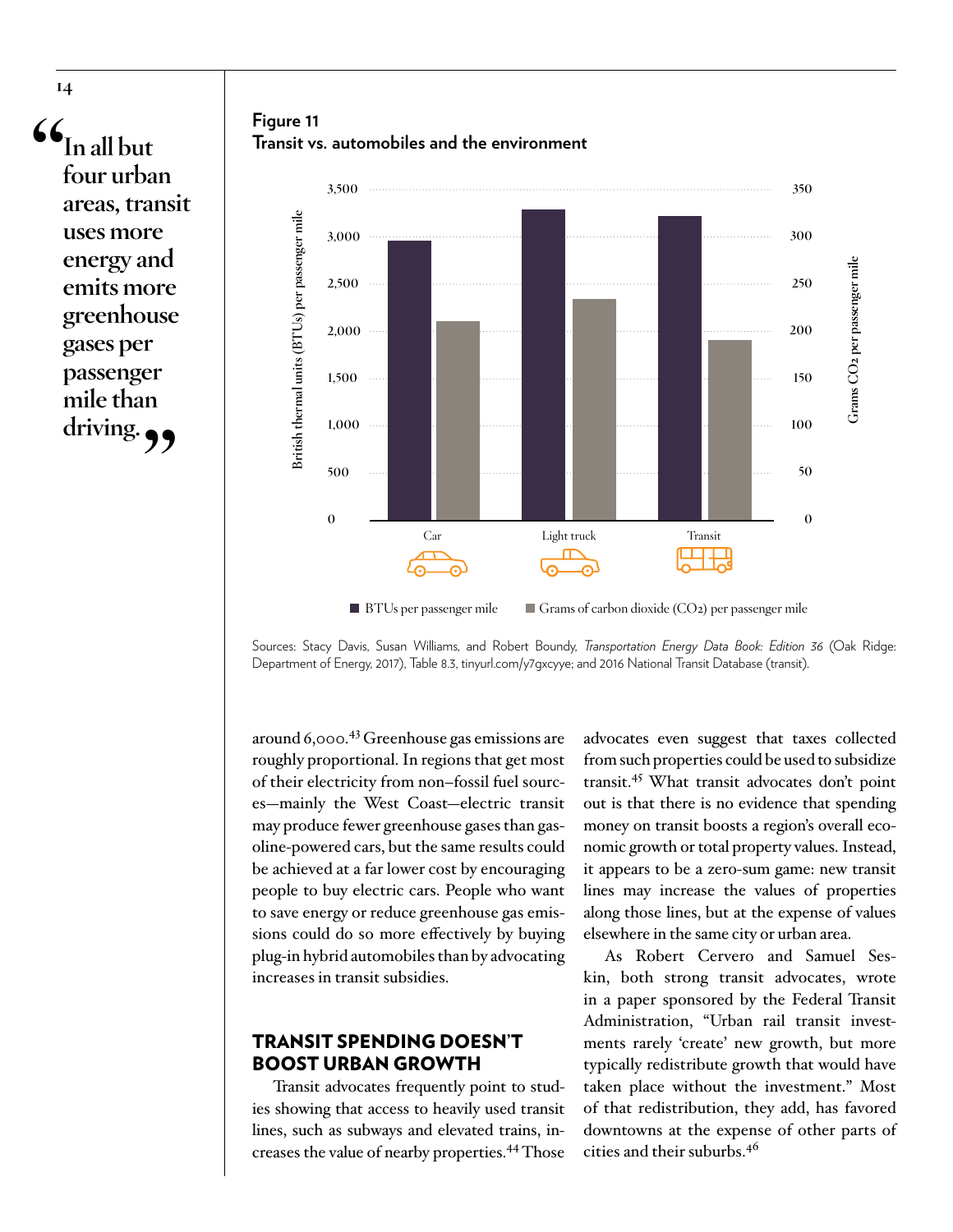Figure 12 compares per capita transit capital expenses from 1992 through 2000 with population growth from 2000 through 2010 for 161 of the nation's largest urbanized areas. If transit expansions fueled urban growth, rather than just redistributed it, then areas that spent more on transit in the 1990s should have seen faster growth in the 2000s. Instead, the chart shows that the fastestgrowing urban areas in the 2000s were ones that spent the least on transit improvements in the 1990s, while the urban areas that spent the most on transit improvements were among the slowest-growing regions. While this doesn't prove that spending less on transit will cause a region to grow faster, it does undermine the claim that spending more on transit boosts urban growth.

Transit carries fewer than 3 percent of commuters to work in half of the nation's 50 largest urban areas (as well as the vast majority of

### **Figure 12 Transit capital spending and urban growth Figure 12** Transit capital spending and urban growth

smaller urban areas). In 2016, transit carried only 2.2 percent of commuters in the Charlotte, Houston, and Phoenix urban areas; 1.7 percent in Dallas–Ft. Worth; 1.6 percent in Tampa–St. Petersburg and Riverside– San Bernardino; 1.5 percent in Nashville and Raleigh; 1.2 percent in Kansas City; and fewer than 1 percent in Indianapolis.47 These urban areas all are economically thriving and rapidly growing without transit's playing a large role in their passenger transport systems.

### **CONCLUSION**

With the exception of the period of gas rationing during World War II and periodic gas crises since the 1970s, both total and per capita transit ridership have been on a downward trend since 1920. While urban and economic growth allowed nationwide transit ridership to grow between 2008 and 2014, it has steadily **"The fastestgrowing urban areas in the 2000s were the ones that spent the least on transit in the 1990s."**



Sources: National Transit Database (capital expenses); 2000 and 2010 censuses (population growth of urbanized areas).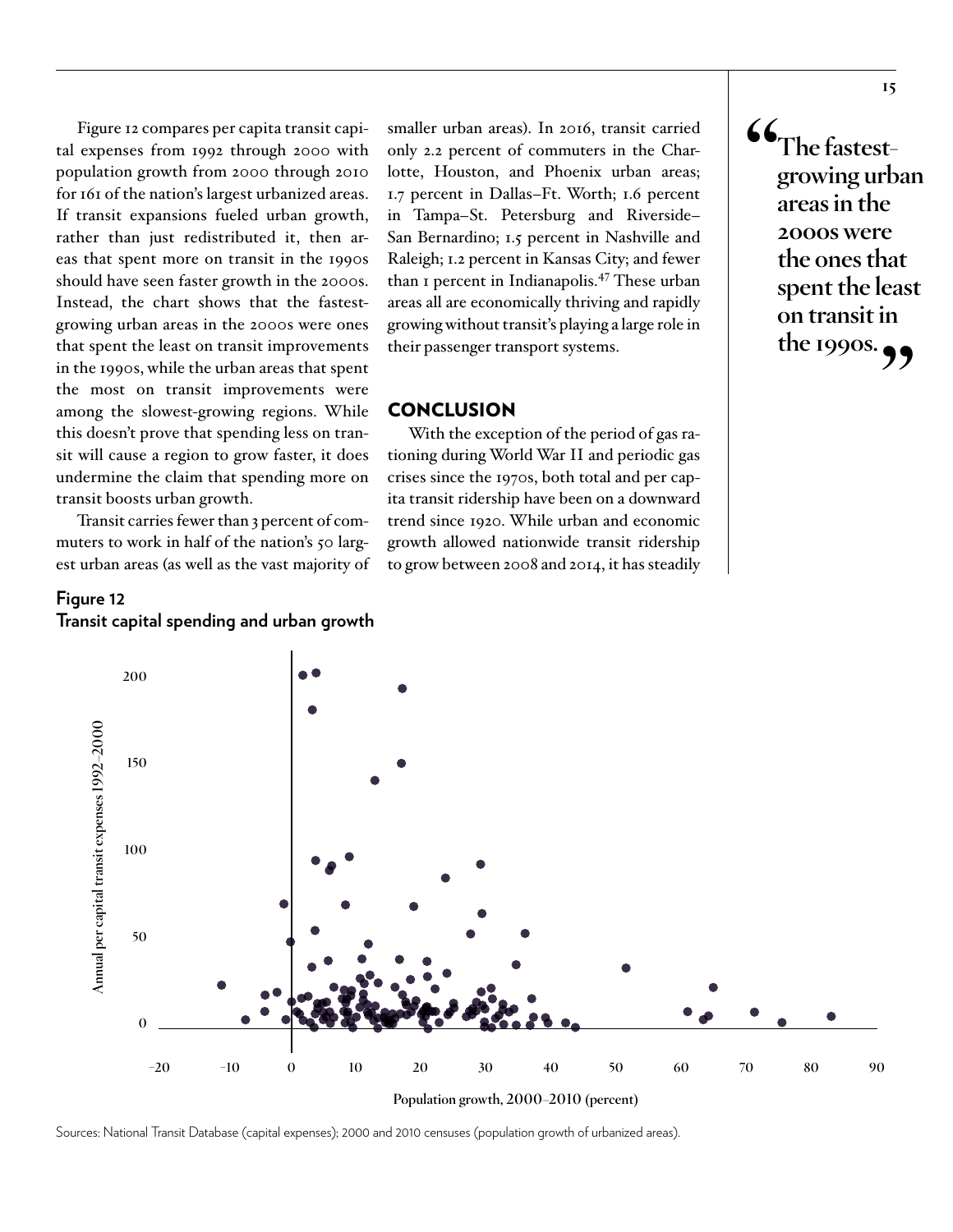**"The decline in transit ridership, despite steadily increasing subsidies, shows that transit in most urban areas is irrelevant and obsolete."**

**16**

declined since 2014, and even in 2014 per capita transit ridership was low.

Rapidly improving technologies have left Americans familiar with the replacement of old technologies with new ones. Word processors replaced typewriters; pocket calculators replaced slide rules; cell phones are replacing landline phones, which replaced the telegraph; online movie streaming replaced video stores; and so forth. Only in passenger transportation—urban transit and intercity passenger trains—is the government trying to halt such technology replacement through government ownership and subsidies. Yet those efforts are failing, which calls into question why they were needed in the first place.

To deal with declining revenues, many transit agencies are asking legislators and voters for increased subsidies. But growing subsidies have already failed to counter the forces causing transit decline: moderate fuel prices; dispersion of jobs; increasing auto ownership; and most recently, competition from ride-hailing companies.

Transit is not going to relieve traffic congestion, save energy, or reduce air pollution and greenhouse gas emissions if ridership is declining. Nor is transit needed to help most

low-income workers, as nearly all of them have access to cars, while people who can't drive can use ride hailing or other alternatives.

Transit advocates often argue that all transportation is subsidized, so transit shouldn't be judged by the subsidies it receives. It is true that some other forms of transportation are subsidized, and the case for those subsidies is usually just as weak as the case for transit subsidies. But no other form of transportation is as heavily subsidized as transit, which gets more than 70 times the subsidies per passenger mile as highways, roads, and streets. Rather than dump tens of billions of dollars a year on transit, it would make more sense to end subsidies to other forms of transportation.

The recent decline in transit ridership despite steadily increasing subsidies only shows that transit is obsolete and irrelevant in all but a handful of urban areas. Without subsidies, private transit will spring up in areas that really need it. But the subsidies are merely a drain on the national and local economies without providing any social, environmental, or economic benefits. In short, all of the justifications that have been used for subsidizing transit have disappeared, and those subsidies should be terminated or phased out.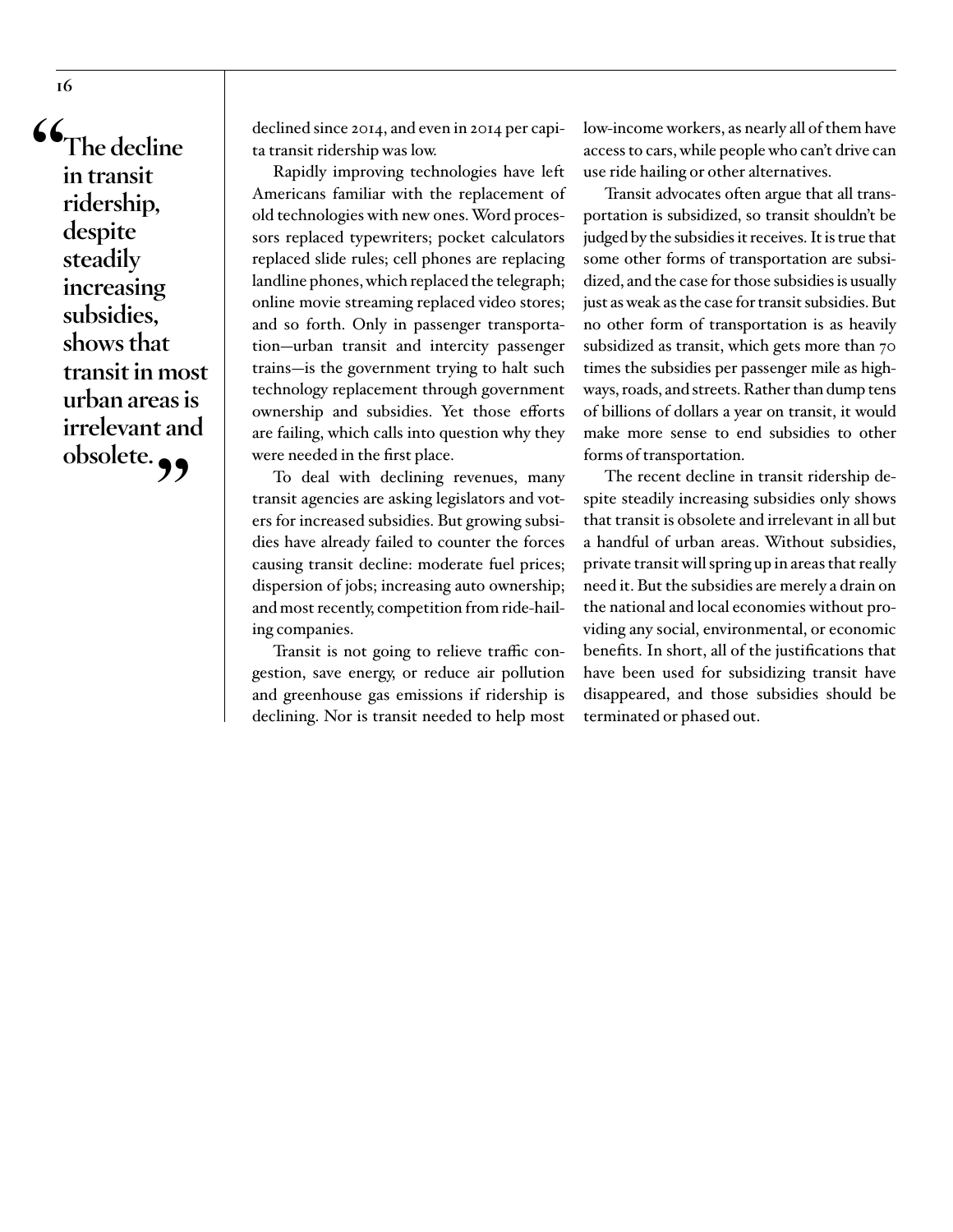### NOTES

1. National Transit Database, "Monthly Module Adjusted Data Release," Federal Transit Administration, June 2018, [tinyurl.](https://www.transit.dot.gov/ntd/data-product/monthly-module-adjusted-data-release) [com/yatym9t7](https://www.transit.dot.gov/ntd/data-product/monthly-module-adjusted-data-release).

2. In this paper, "urban areas" refers to urbanized areas of more than 50,000 people as defined by the U.S. Census Bureau in the decennial census. Each urban area generally includes a central city, such as New York or Los Angeles, along with contiguous suburbs and unincorporated areas with more than about 1,000 people per square mile or related industrial, retail, or commercial development.

3. National Transit Database, "Monthly Module Adjusted Data Release," Federal Transit Administration.

4. 2016 National Transit Database, "Operating Expenses" and "Fare Revenues" spreadsheets, Federal Transit Administration, 2017, [tinyurl.com/ycxmg48l](https://www.transit.dot.gov/ntd/data-product/2016-annual-database-operating-expense-0), [tinyurl.com/y7j33bcs.](https://www.transit.dot.gov/ntd/data-product/2016-annual-database-fare-revenue-0)

5. 2016 National Transit Database, "Operating Expense" and "Fare Revenues" spreadsheets, 2017.

6. Jarrett Walker, *Memphis 3.0 Transit Vision Choices Report* (Memphis: City of Memphis, 2017), p. 6.

7. David Harrison, "America's Buses Lose Riders, Imperiling Their Future," *Wall Street Journal*, August 12, 2017, [tinyurl.com/](https://www.wsj.com/articles/americas-city-buses-lose-momentum-1502539200) [y9t4em9o](https://www.wsj.com/articles/americas-city-buses-lose-momentum-1502539200).

8. National Transit Database, "Monthly Module Adjusted Data Release," June 2018.

9. Susan Shaheen, Nelson Chan, and Lisa Rayle, "Ridesourcing's Impact and Role in Urban Transportation," *Access* 51 (Spring 2017), [tinyurl.com/y9y97dkk](https://www.accessmagazine.org/spring-2017/ridesourcings-impact-and-role-in-urban-transportation/).

10. John Rosevear, "What Investors Need to Know About Driverless Cars," *Motley Fool*, June 14, 2018, [tinyurl.com/](https://www.fool.com/investing/2018/06/14/what-investors-need-to-know-about-driverless-cars.aspx?,&source=awin&awc=12195_1535755623_8546b0beb20738afc15f77e8f76d85d0&utm_source=aw&utm_medium=affiliate&utm_campaign=271445) [yd3rp447](https://www.fool.com/investing/2018/06/14/what-investors-need-to-know-about-driverless-cars.aspx?,&source=awin&awc=12195_1535755623_8546b0beb20738afc15f77e8f76d85d0&utm_source=aw&utm_medium=affiliate&utm_campaign=271445).

11. Correlation calculated by comparing urban area densities measured by the 2010 Census with transit's share of commuting in Table B08301 of the 2010 American Community Survey for the nation's 100 largest urbanized areas.

12. "Downtown Leads the Region in Job Growth," Downtown Seattle Association, Seattle, 2018, [tinyurl.com/ybpo7cjh.](https://downtownseattle.org/programs-and-services/research-and-development/employment/)

13. National Transit Database, "Monthly Module Adjusted Data Release," June 2018.

14. *2016 Public Transportation Fact Book* (Washington: American Public Transportation Association, 2017), pp. 9, 38, 43, [tinyurl.](https://www.apta.com/resources/statistics/Documents/FactBook/2016-APTA-Fact-Book.pdf) [com/yddc4qye.](https://www.apta.com/resources/statistics/Documents/FactBook/2016-APTA-Fact-Book.pdf)

15. "How Fast Is Your City?" Infinitemonkeycorps, 2009, [tinyurl.com/j8y6jlb](http://infinitemonkeycorps.net/projects/cityspeed/).

16. 2016 American Community Survey, Tables B08136 and B08301, U.S. Bureau of the Census, 2017.

17. Andrew Owen, Brendan Murphy, and David Levinson, *Access Across America: Auto 2015* (Minneapolis: Center for Transportation Studies, 2016), pp. 2, 4, 6.

18. Kerri Sullivan, "Transportation and Work: Exploring Car Usage and Employment Outcomes," National Center for the Study of Adult Learning and Literacy Occasional Paper, Harvard Graduate School of Education, 2003, [tinyurl.com/ydbgwkkr](http://www.ncsall.net/fileadmin/resources/research/op_sullivan.pdf).

19. "Highway Statistics Summary to 1995," Table MV-200, Federal Highway Administration, 1996, [tinyurl.com/ycxl9xz3](https://www.fhwa.dot.gov/ohim/summary95/mv200.pdf); and "Historical National Population Estimates: July 1, 1900 to July 1, 1999," Population Estimates Program, Population Division, U.S. Bureau of the Census, 2000, [tinyurl.com/ljvvpd2](https://www.census.gov/population/estimates/nation/popclockest.txt).

20. "Highway Statistics 2016," Table MV-1, Federal Highway Administration, 2017, [tinyurl.com/y82nzunb](https://www.fhwa.dot.gov/policyinformation/statistics/2016/mv1.cfm); and *State Population Totals and Components of Change: 2010–2016*, Table 1: "Annual Estimates of the Resident Population for the United States, Regions, States, and Puerto Rico: April 1, 2010 to July 1, 2016," (Washington: U.S. Bureau of the Census, Population Division, 2017), [tinyurl.com/y8tzootf.](https://www2.census.gov/programs-surveys/popest/tables/2010-2016/state/totals/nst-est2016-01.xlsx)

21. Stacy Davis, Susan Williams, and Robert Boundy, *Transportation Energy Data Book: Edition 36* (Oak Ridge: Department of Energy, 2017), Table 8.3, [tinyurl.com/y7gxcyye.](https://cta.ornl.gov/data/tedbfiles/Edition36_Full_Doc.pdf)

22. 2016 American Community Survey, Table B08141, 2017.

23. Michael Manville, Brian D. Taylor, and Evelyn Blumenberg, *Falling Transit Ridership: California and Southern California* (Los Angeles: Institute of Transportation Studies, 2018), pp. 4, 9–10, [tinyurl.com/ychocfw3.](http://www.scag.ca.gov/Documents/ITS_SCAG_Transit_Ridership.pdf)

24. Calculated from 2016 National Transit Database, "Operating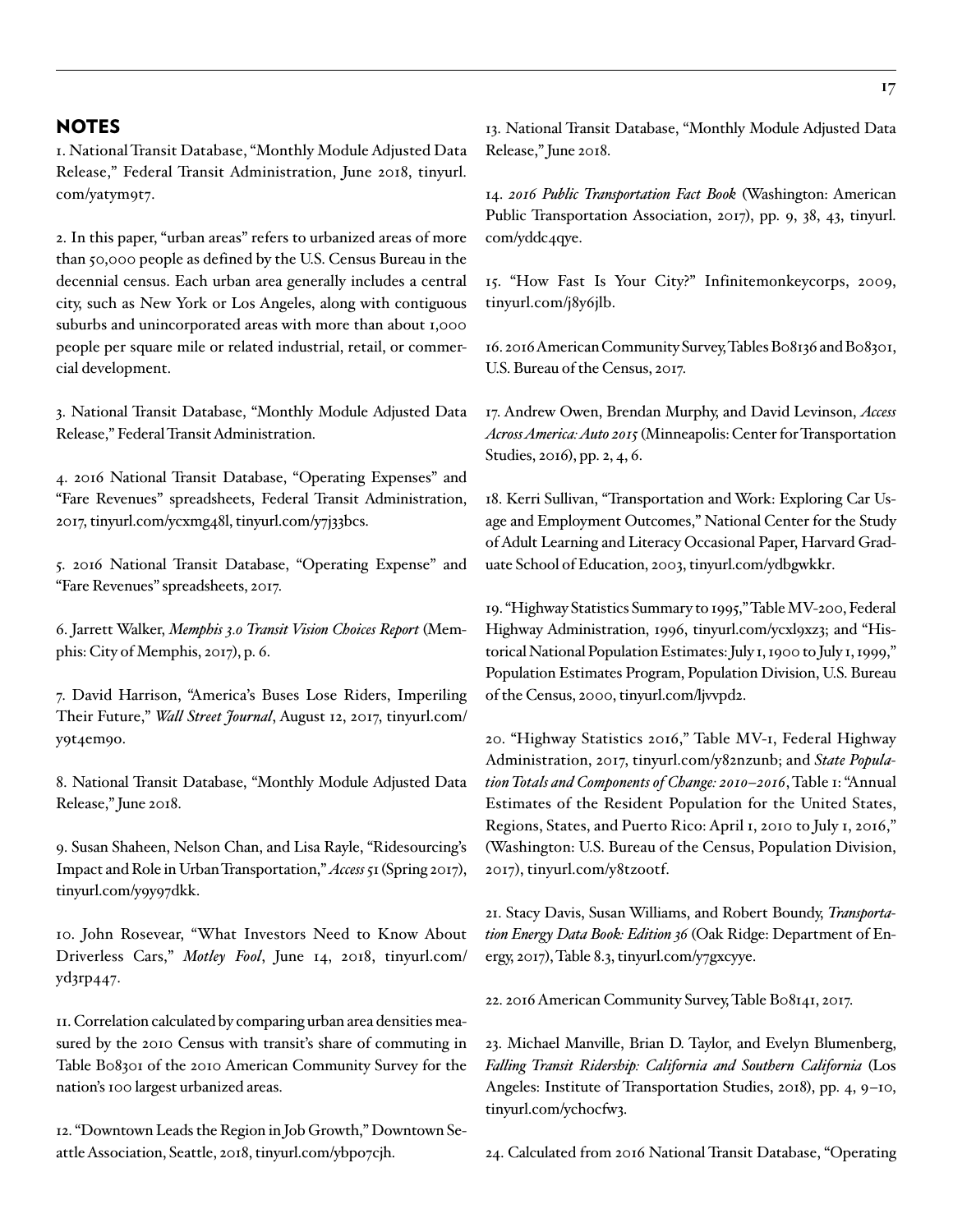Expenses" and "Service" spreadsheets, [tinyurl.com/ybu6hvtn.](https://www.transit.dot.gov/ntd/data-product/2016-annual-database-service-0)

25. Calculated from 2016 NTD, "Capital Use" and "Service" spreadsheets, [tinyurl.com/yaefxoz2.](https://www.transit.dot.gov/ntd/data-product/2016-annual-database-capital-use-0)

26. Calculated from 2016 NTD "Fare Revenue" and "Service" spreadsheets.

27. "National Income and Products Accounts," Table 2.5.5, lines 54, 57, 116, U.S. Bureau of Economic Analysis, 2017.

28. "Highway Statistics 2016," Table VM-1, [tinyurl.com/y7nxxe7w.](https://www.fhwa.dot.gov/policyinformation/statistics/2016/vm1.cfm)

29. 2017 National Household Transportation Survey, Federal Highway Administration, 2018, nhts.ornl.gov.

30. "Highway Statistics 2015," Table HF-10, 2017, [tinyurl.com/](https://www.fhwa.dot.gov/policyinformation/statistics/2015/hf10.cfm) [y9tp8yqh.](https://www.fhwa.dot.gov/policyinformation/statistics/2015/hf10.cfm)

31. "National Transportation Statistics," Table 1-50, Bureau of Transportation Statistics, 2017, [tinyurl.com/y7bfntg6.](https://www.bts.gov/content/us-ton-miles-freight)

32. Charles Lave, "It Wasn't Supposed to Turn Out Like This: Federal Subsidies and Declining Transit Productivity," *Access* 5 (Fall 1994): 21–22.

33. *2017 Public Transportation Fact Book* (Washington: American Public Transportation Association, 2018), Appendix A, Tables 1, 19, [tinyurl.com/y7qjpexo.](https://www.apta.com/resources/statistics/Documents/FactBook/2017-APTA-Fact-Book.pdf)

34. *2017 Public Transportation Fact Book*, Appendix A, Tables 1 (ridership), 68 (operating costs), 80 (capital costs), 92 (fare revenues), 2018. Tables adjusted for inflation using gross domestic product price deflators published by the Bureau of Economic Analysis. Capital costs extend back only to 1988 but have grown by 4 percent per year since then.

35. *2017 Public Transportation Fact Book*, Tables 68 and 80, 2018. Dollars adjusted for inflation using gross domestic product price deflators, Bureau of Economic Analysis, [tinyurl.com/yax9477e.](https://www.bea.gov/national/xls/gdplev.xlsx)

36. *2017 Public Transportation Fact Book*, Table 87, 2018.

37. *2015 Status of the Nation's Highways, Bridges, and Transit:* 

*Conditions and Performance* (Washington: Department of Transportation, 2016), p. l (Roman numeral L), [tinyurl.com/ycm8fd3a](https://www.fhwa.dot.gov/policy/2015cpr/pdfs/2015cpr.pdf).

38. More information about the backlog and how transit agencies aren't spending enough on maintenance to keep it from growing further can be found in Randal O'Toole, "The Coming Transit Apocalypse," Cato Institute Policy Analysis no. 824, October 24, 2017, pp. 7–9.

39. *2017 Public Transportation Fact Book*, Appendix A, Table 1, 2018; urban population for 1960, 1970, 1980, and 1990 from "Population: 1790 to 1990," Table 4, U.S. Bureau of the Census, [tinyurl.com/ya7vbm7n](https://www.census.gov/population/censusdata/table-4.pdf) (interpolated for non-census years); for 2000 and 2005–2016 from American Community Survey, Table B01003, "United States Urban" (interpolated for 2001 through 2004).

40. 2010 American Community Survey (2011), Table B08119.

41. 2016 American Community Survey, Table B08119, 2017.

42. Transit energy figures calculated from 2016 National Transit Database, "Energy Consumption" [\(tinyurl.com/ya5tyrap](https://www.transit.dot.gov/ntd/data-product/2016-annual-database-energy-consumption-0)) and "Service" spreadsheets; auto energy figures from Davis, Williams, and Boundy, *Transportation Energy Data Book*, Table 2-15, 2017.

43. More information on transit's energy consumption and greenhouse gas emissions can be found in Randal O'Toole, "Does Rail Transit Save Energy or Reduce Greenhouse Gas Emission?" Cato Institute Policy Analysis no. 615, April 14, 2008.

44. "Why Metro Matters," Washington Metropolitan Area Transit Authority, 2017, [tinyurl.com/yaoxvfgj.](https://www.wmata.com/initiatives/case-for-transit/)

45. "Value Capture for Public Transportation Projects: Examples," American Public Transportation Association, 2015, [tinyurl.](https://www.apta.com/resources/reportsandpublications/Documents/APTA-Value-Capture-2015.pdf) [com/y8j2rvp3.](https://www.apta.com/resources/reportsandpublications/Documents/APTA-Value-Capture-2015.pdf)

46. Robert Cervero and Samuel Seskin, *An Evaluation of the Relationships Between Transit and Urban Form* (Washington: Transit Cooperative Research Program, 1995), p. 3.

47. 2016 American Community Survey, Table B08301 for urbanized areas, 2017.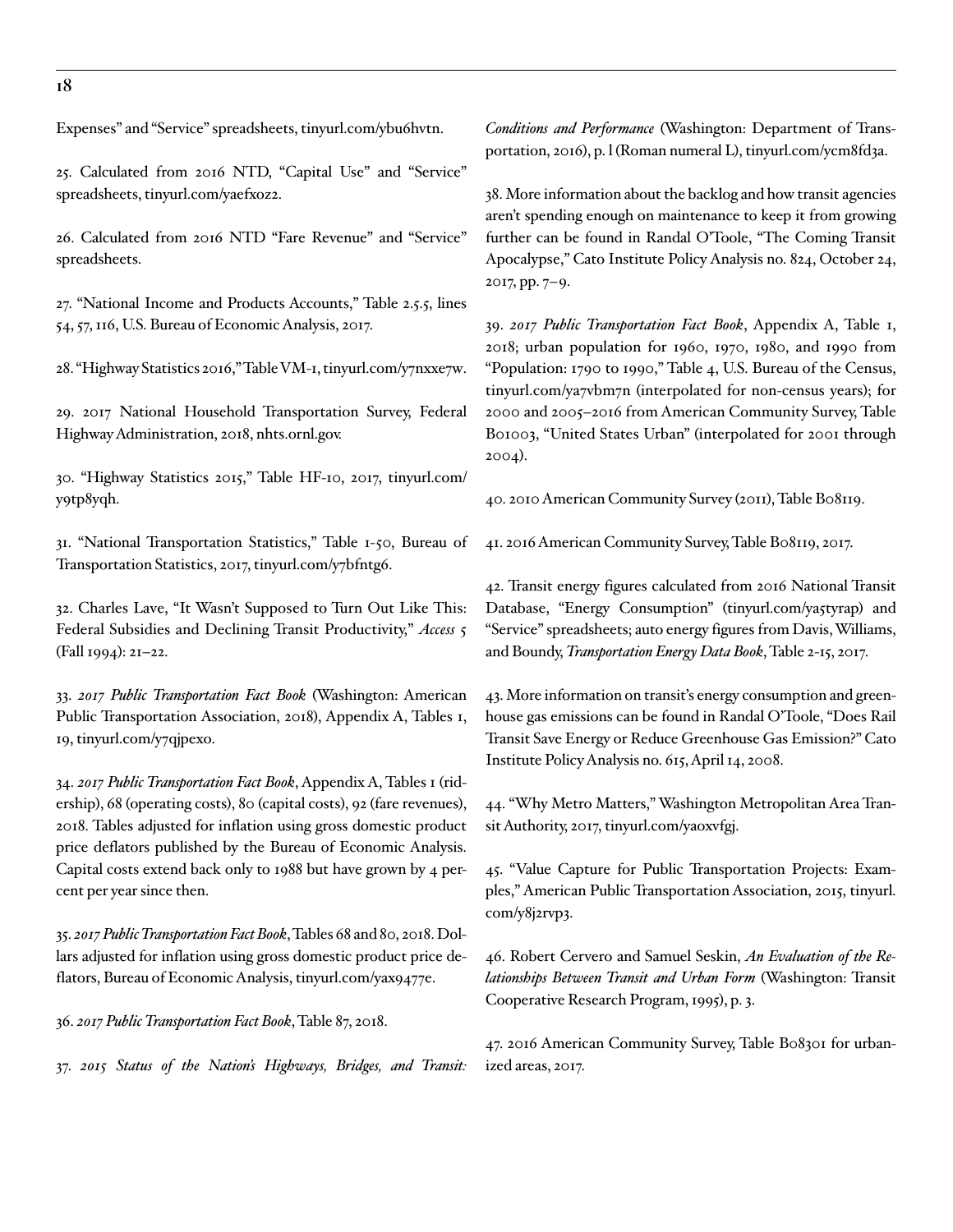### RELATED STUDIES IN THE CATO INSTITUTE POLICY ANALYSIS SERIES

**The Effect of Zoning on Housing Prices** by Ross Kendall and Peter Tulip, Cato Institute Research Briefs in Economic Policy no. 124. August 1, 2018

**Ride-Sharing, Fatal Crashes, and Crime** by Angela Dills and Sean E. Mulholland, Research Briefs in Economic Policy no. 120, July 5, 2018

**Does Ride-Sharing Substitute for Ambulances?** by Leon S. Moskatel and David J. G. Slusky, Research Briefs in Economic Policy no. 114, May 23, 2018

**The Coming Transit Apocalypse** by Randal O'Toole, Cato Institute Policy Analysis no. 824, October 24, 2017

**Zoning, Land-Use Planning, and Housing Affordability** by Vanessa Brown Calder, Cato Institute Policy Analysis no. 823, October 18, 2017

**Who Owns U.S. Infrastructure?** by Chris Edwards, Cato Institute Tax and Budget Bulletin no. 78, June 1, 2017

**Rails and Reauthorization: The Inequity of Federal Transit Funding** by Randal O'Toole and Michelangelo Landgrave, Cato Institute Policy Analysis no. 772, April 21, 2015

**Is Ridesharing Safe?** by Matthew Feeney, Cato Institute Policy Analysis no. 767, January 27, 2015

**Policy Implications of Autonomous Vehicles** by Randal O'Toole, Cato Institute Policy Analysis no. 758, September 18, 2014

**The Worst of Both: The Rise of High-Cost, Low-Capacity Rail Transit** by Randal O'Toole, Cato Institute Policy Analysis no. 750, June 3, 2014

**The Great Streetcar Conspiracy** by Randal O'Toole, Cato Institute Policy Analysis no. 699, June 14, 2012

**Fixing Transit: The Case for Privatization** by Randal O'Toole, Cato Institute Policy Analysis no. 670, November 10, 2010

**Defining Success: The Case against Rail Transit** by Randal O'Toole, Cato Institute Policy Analysis no. 663, March 24, 2010